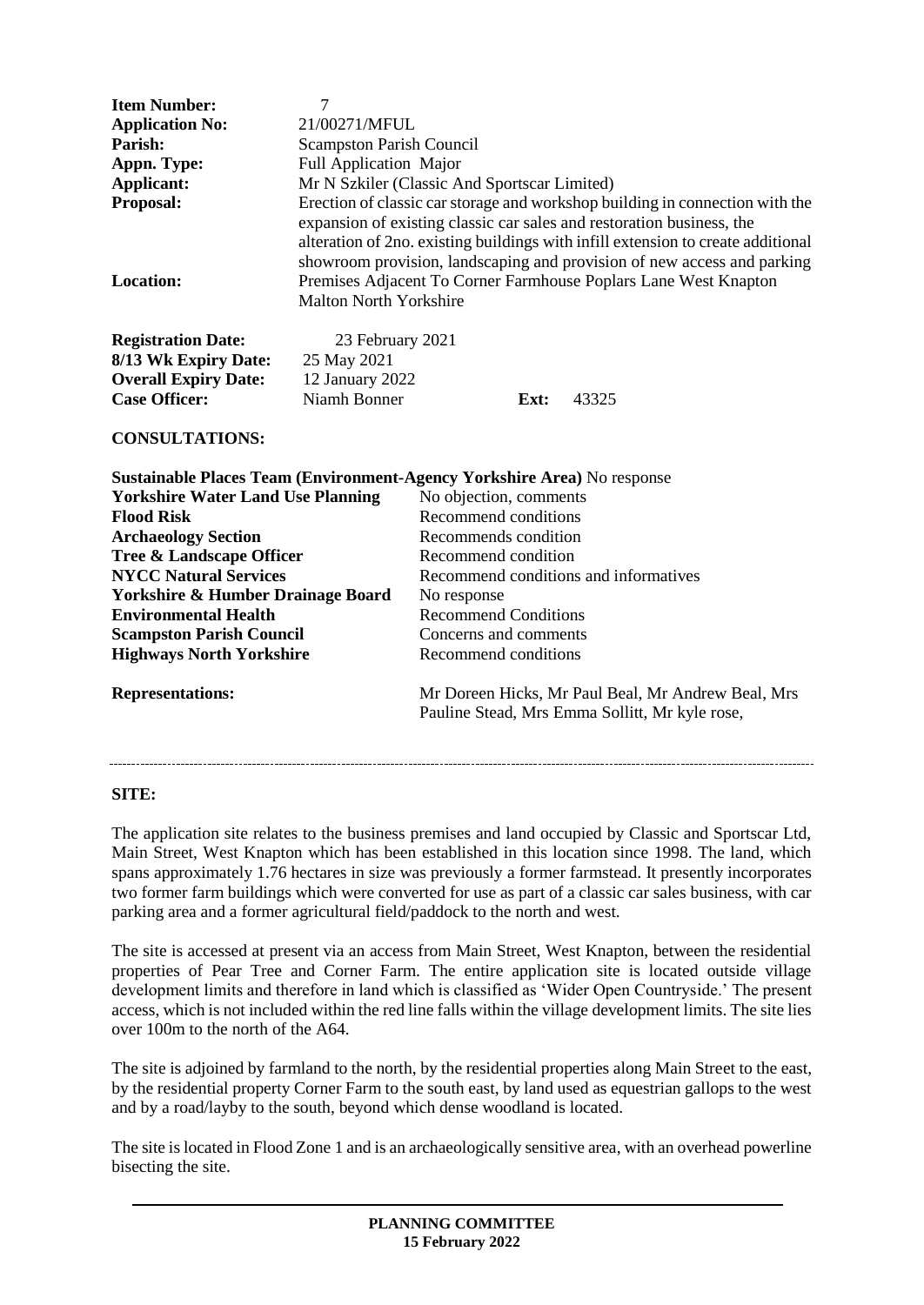#### **PROPOSAL:**

Erection of classic car storage and workshop building in connection with the expansion of existing classic car sales and restoration business, the alteration of 2no. existing buildings with infill extension to create additional showroom provision, landscaping and provision of new access and parking

This was amended from the original description *"Erection of classic car storage and workshops building in connection with the expansion of existing classic car sales and restoration business, external improvements to existing buildings, formation of community allotment, together with associated new access, parking and landscaping."* During the application period, the originally proposed community allotment was omitted and the proposed infill extension was proposed and this was fully readvertised.

The application proposes the extension of an existing site which is in use by Classic and Sportscar Ltd. for the sale, preparation, storage and restoration of classic and vintage cars which has been present on the site since 1998. The Design and Access Statement in Section 5.1 (Principle of Development and Business Case) highlights that in 2014, a new sister company was created, Malton Coachworks Ltd. It notes "*This sister company's activities are intrinsically linked to the operations at the application site but are presently based across three sites on Showfield Lane." The proposed development would see Malton Coachworks Ltd relocated to the application site and the Design and Access Statement notes "and the resultant combined car business, would then comprise classic car sales, service, maintained vehicle storage, trim/upholstery department, engineering department, body and paintwork restoration."*

The new dedicated site access would be created from the layby road to the south of the site and it was confirmed in the Design and Access Statement that all new vehicles would use this access, that the original access from Main Street to the east of the site would be used for emergencies only.

As noted above, this proposal has amended over time. The largest element proposed would be the erection of the new car storage and workshop building. This would be located within the northern section of the site and would incorporate an 'L' shaped design. This would be positioned at a distance of approximately 42m from the nearest section of domestic curtilage associated with the properties to the east along Main Street and would be sited a minimum of approximately 13.7 metres and 9 metres from the sites northern and western boundaries respectively.

This new building would span approximately 70.5 metres at the maximum point along the northern boundary and approximately 70.5 metres at the maximum point along the western boundary, with the width of these elements spanning a maximum of approximately 23.5 metres. The building would incorporate a pitched roof form with an eaves height of 5.27 metres and a ridge height of 7.6 metres. This would be completed with composite roof panels and timber cladding. The small centrally placed porch/reception area would be constructed of aluminium windows and doors.

This new building (known as Unit 3) would incorporate two dedicated garage areas in the western section of the building, with floor space of 962 square metres and 646 square metres respectively. The roller shutter doors to provide internal and external access for these areas would be located on the northern and western elevations, facing away from the facing the rear of the linear residential properties along Main Street to the east. A trim shop and handover bay would be located in the most easterly section of the building, the roller shutter openings serving these areas would be located on the northern and southern elevations. The building would be positioned so that no other openings with the exception of a glass fronted porch area and a single pedestrian access door would be positioned on the eastern elevation.

Other elements included within the building at ground floor level relate to the engine shop and parts department located to the far west of the building, together with office space, staff facilities and a glass fronted reception area. At first floor level, additional office space and staff facilities are available, including a canteen which has been confirmed as for use by staff only.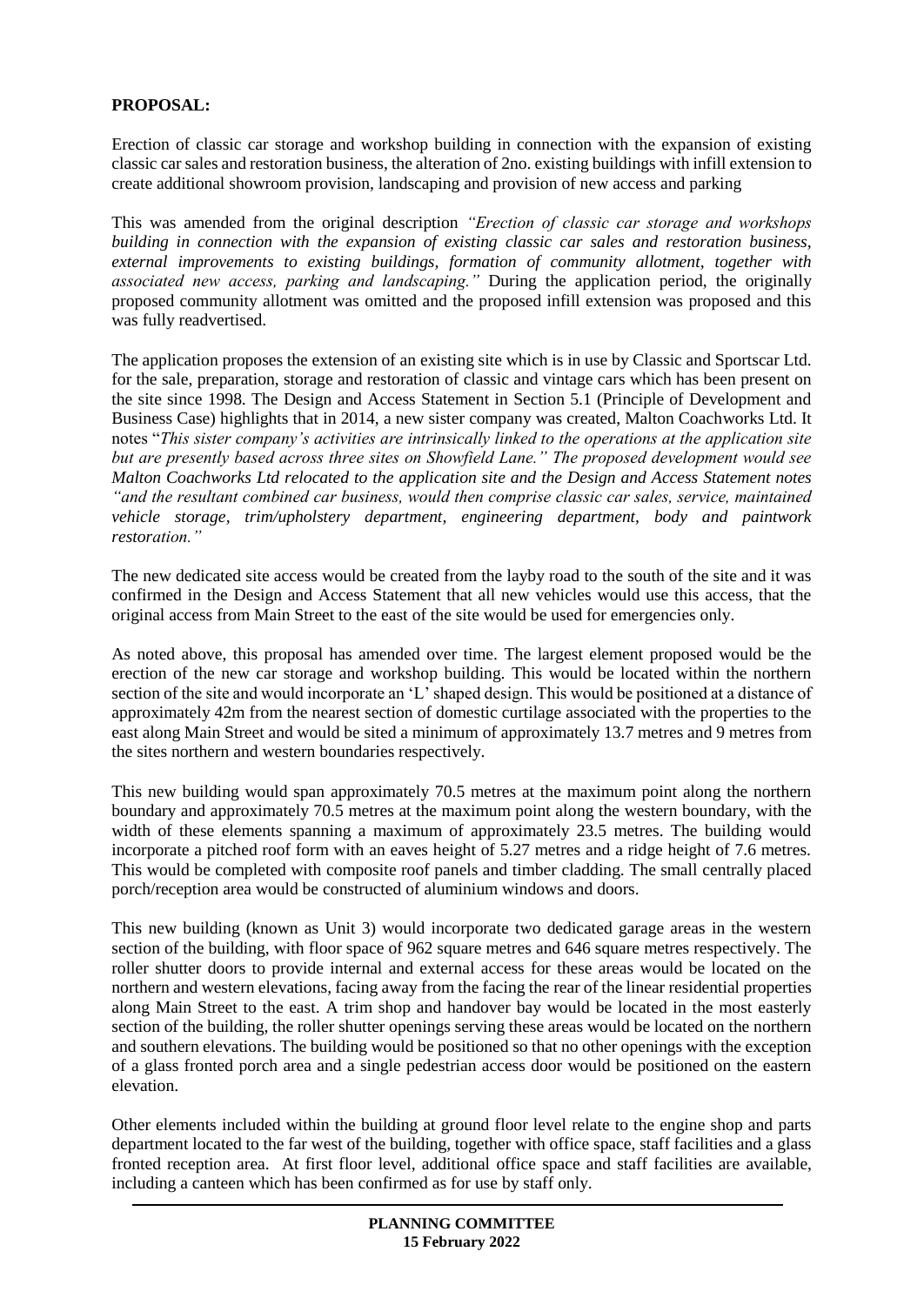The new access serving the building would allow for a new network of access roads, incorporating a new turning circle to the south/west of the building surrounding feature landscaping and access to new parking areas. There would also be a smaller access road to the north and west of the buildings, to facilitate manoeuvring within the new access points provided by the roller shutter doors.

Additionally, as part of the revised scheme, additional space has been sought through an extension between the existing Units 1 and 2 on the site (which currently incorporate a combined footprint of 1496 square metres.) This would be referred to as Unit 4 with a new footprint of 633 square metres, however as this would replace some of the existing Unit 1, this would relate to net new additional footprint of 341 square metres. This would involve Unit 4 being created with a pitched roof form that mirrors that of the existing Unit 2, with slightly higher proportions. This newly formed single building would be completed with new timber cladding and profiled roof material to match that of the new build Unit 3. These altered existing buildings would be single storey only, with the exception of a small mezzanine in Unit 2. This building would form car showroom space, a reception and storage as is currently the case. A small valeting area is indicated, but at a much reduced scale than the current space afforded to this use.

# **HISTORY:**

The following applications are considered to be most relevant:

14/00141/FUL : Erection of extension to existing workshop to form office and replacement workshop with associated staff facilities and change of use of existing workshop to form car storage and display area. Approved.

10/01223/73 ¨Variation of Conditions 03 and 05 of approval 98/00946/FUL dated 06.01.1999 to amend the hours for the approved use and for deliveries of cars to and from the site to between 0800 hours and 1800 hours Mondays to Fridays and between 1000 hours and 1600 hours on Sundays. The site shall not be used at all for the approved use or deliveries of cars to and from the site on Saturdays or Public Holidays. Approved.

98/00946/FUL: Change of use and alteration of buildings and land from the storage and maintenance of caravans to the sale of vintage and classic cars. Approved.

# **POLICY:**

Local Plan Strategy -Policy SP1 General Location of Development and Settlement Hierarchy Local Plan Strategy -Policy SP6 Delivery and Distribution of Employment Land/Premises Local Plan Strategy - Policy SP12 Heritage Local Plan Strategy - Policy SP13 Landscapes Local Plan Strategy - Policy SP16 Design Local Plan Strategy - Policy SP17 Managing Air Quality, Land and Water Resources Local Plan Strategy - Policy SP18 Renewable and Low Carbon Energy Local Plan Strategy - Policy SP19 Presumption in Favour of Sustainable Development Local Plan Strategy - Policy SP20 Generic Development Management Issues National Planning Policy Framework National Planning Practice Guidance

#### **ENVIRONMENTAL IMPACT ASSESSMENT**

The application has been considered in relation to whether a potential Environmental Impact Assessment is required under the Environmental Impact Assessment Regulations. The proposed development does not fall within either the Schedule 1 or Schedule 2 categories contained within The Town and Country Planning (EIA) Regulations 2011 and therefore no further EIA consideration is necessary.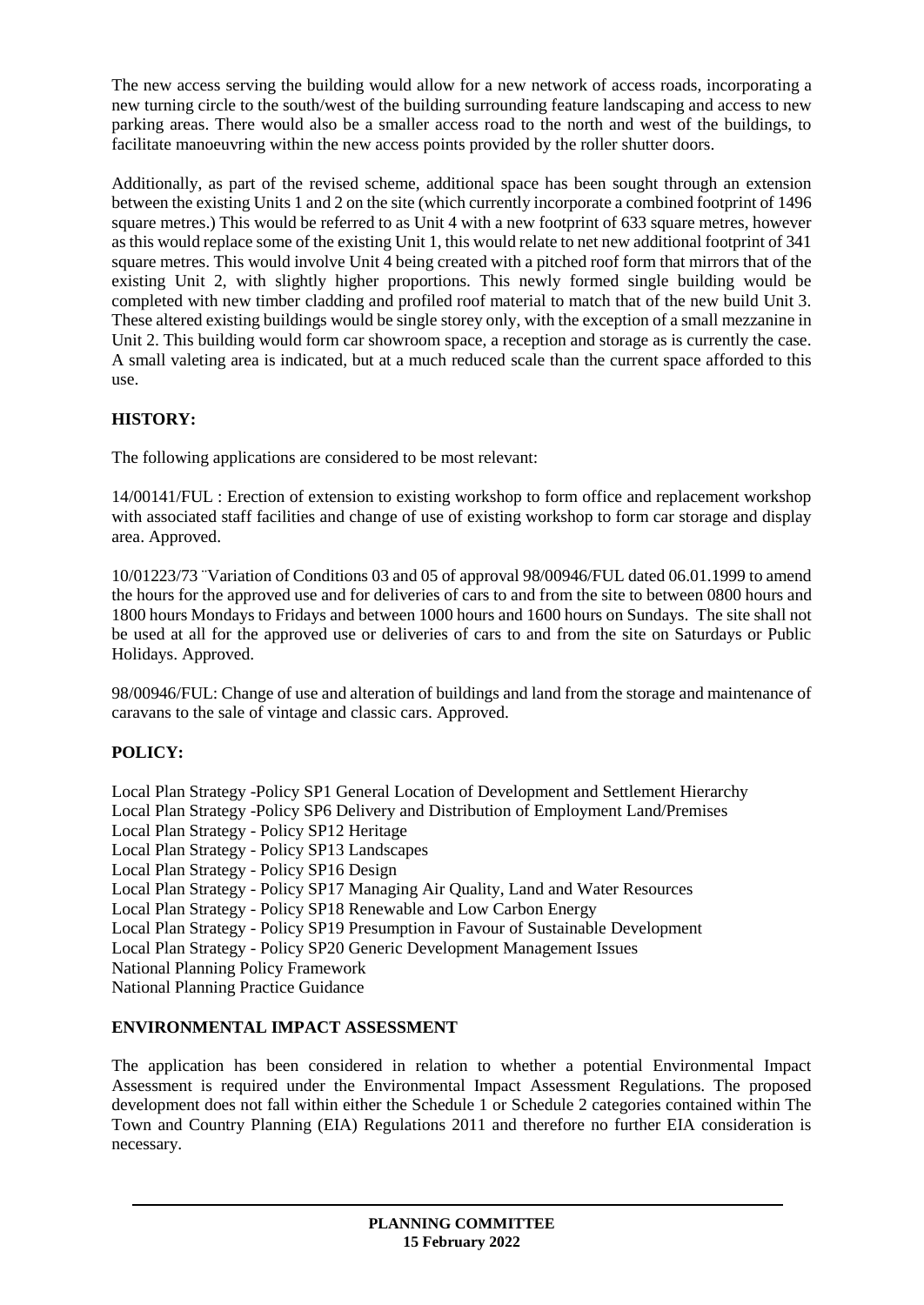#### **REPRESENTATIONS:**

The following partially summarised letters of objection have been received in relation to the original scheme. Members will be able to view the originals in full on the planning file.

The occupier of White Owl, West Knapton – 14th March 2021

- Size of the industrial unit out of keeping with the residential area
- As this proposal is not agricultural, it not only changes the use of the site but opens up the rural area to possible changes of use and planning applications on greenbelt land
- Location and size of building on the north west boundary is of such a size that it would block all views from the houses whom this development is supposed to be improving
- This would include the noise, light and industrial pollution already evident from the existing development but would be more invasive when built directly behind the residential properties. Location is more stated to the front of the plot near the roadside, improving privacy impacts and distancing building work required.
- Inclusion of allotments is unnecessary as all the locals have large gardens/agricultural land already, these are redundant and unwanted. Suggestion of a footpath immediately to rear of the residential properties is a security and privacy risk
- Reduction in value of homes
- Reduction in traffic is a moot point as the existing access is at the beginning of village so no traffic continues further down the road, this is a negligible benefit.
- As this is an area of outstanding natural beauty the additional of community hub adjacent to an industrial unit could hardly be considered an improvement. No local need for a community hub.

The occupier of Old Builders Yard, Main Street – 25th March 2021

*"In view of the size and dimensions, it is an industrial building that would be in open countryside, therefore it is more appropriate to be situated on an Industrial Estate."*

The occupier of Cherry Tree, Main Street, West Knapton – 26th March 2021

*"Unfortunately I will be totally objecting as from the rough plans shown this is by far an industrial sized unit, almost filling the full space of land, totally blocking off nice westerly views from many back gardens. I feel an industrial sized unit of this size must be on a industrial estate & not a nice sort after rural quiet village."*

The occupier of Post Officer Cottage, Main Street, West Knapton 28th March 2021

- West Knapton is a small residential hamlet, each property with the possible exception a single property has a substantial garden area of their own.. Allotments for villagers' use is just not required…I feel sure that Corner Farm have included this as part of the planning application in the knowledge that the planning committee would look favourably on an application to include a 'Community' benefit. The only people who would be attracted to any allotments would not be the local residents, rather people from outside the village who would have to travel here by car.
- The layby to be used as a proposed entrance for commercial traffic to Corner Farm is already heavily used, as there is a snack van situated in the layby. This layby is therefore often reduced to one lane. Making it possible for more commercial vehicles and allotment visitors will mean a substantial build up of traffic at the end of our village. The surface of the road is a pothole nightmare, which can only be resolved with a total re-surface…This layby area is already a persistent eyesore with vast amounts of litter. More vehicles, more traffic would mean even more. I note that proposals for 76 car parking spaces are included - creating a noise problem with coming and going of vehicles.
- Regarding the houses mainly affected by all the new proposals by Corner Farm have any opinions been sought as to how the residents in the five bungalows feel about 'community' facilities and car parking backing on to their gardens?
- Mr. Szkiler mentions in his letter circulated to villagers that planning advice was sought from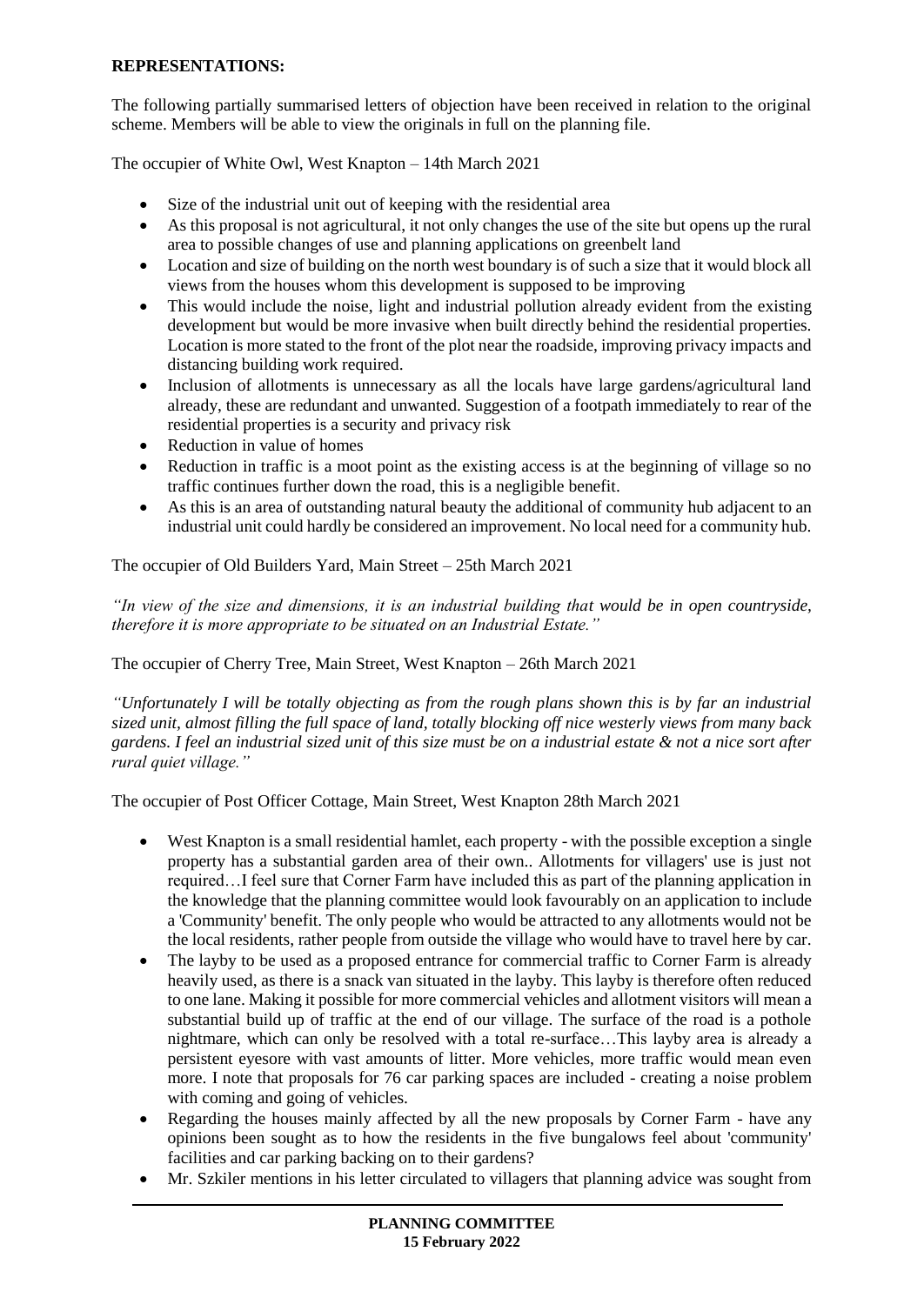the Council at the beginning of 2017. Therefore there have obviously been more discussions and meetings since that date. I do hope that this is not an already 'done deal' - which we villagers are only being notified of prior to permission being granted

Following the reconsultation period on the amended scheme, the following representations were received.

The occupier of 3 Westfield Avenue Malton confirmed support for the application on the 10th December 2021, making no specific comment.

The occupier of 10 Sledgate Rillington confirmed support for the application on the 20th December 2021, making no specific comment.

The occupier of Cherry Trees, Main Street, West Knapton confirmed their continued objection, noting "*unfortunately objecting as can still see the threat of the units turning into a industrial estate, and further expansion making the small village potentially very busy and more so nosier."*

The Parish Council provided the following comments on the 23rd March 2021:

*"I am writing in my capacity as Chair of the Scampston, East and West Knapton Parish Council. Further to discussion with parish council members and a canvass of villagers from West Knapton, where this proposed developed is situated, I would like to bring to the table our thoughts.*

*First and perhaps foremost is the change of use from a greenfield site into a brown field site. 1) We see the proposed development from what was originally a farmstead into a full blown site for a combination of industrial units as contrary to the countrywide desire to maintain green space. This proposal seeks to include not just the garage facilities but a enlarged sales area. The overall size of the development proposed would be completely inappropriate for a village the size of West Knapton. 2) The units envisioned are available in pre-existing brownfield sites in the area of Ryedale with low occupancy. It is felt by Scampston Council that such units should be looked at first by the developer who is suggesting moving from such units into open countryside.*

*Other factors which I am sure are being considered by Ryedale Planning Department but are of concern to the local community include:*

*a) volume of vehicles in and around the village*

*b) noise levels emanating from such proposed industrial units*

*c) light pollution from exterior security lighting*

*d) the provision of allotments seems spurious as most private gardens within the village are of a good size and any usage of proposed allotments is questioned*

*e) car parking actually on the site which on the original planning application that converted the farm buildings into Classic Cars and Restoration limited the number of cars which were to be allowed to be parked outside the buildings*

*We also have questions about the proposal to alter access to the site. We wonder if this may impact on any future plans for the main arterial road (A64) and any possible widening schemes that may occur to this road.*

*We would like to draw to your attention:*

*NPPF Paragraph 11 [b(i)] which states,*

*the application of policies in this Framework that protect areas of particular importance provides a strong reason for restricting the overall scale, type or distribution of development in the plan area AND Paragraph 1 [b(ii)] which goes on to say*

*any adverse impacts of doing so would significantly and demonstrably outweigh the benefits, when assessed against the policies in this Framework taken as a whole*

*We would like to ask questions about any such development plan which is currently being used when applications for planning are considered within West Knapton village.*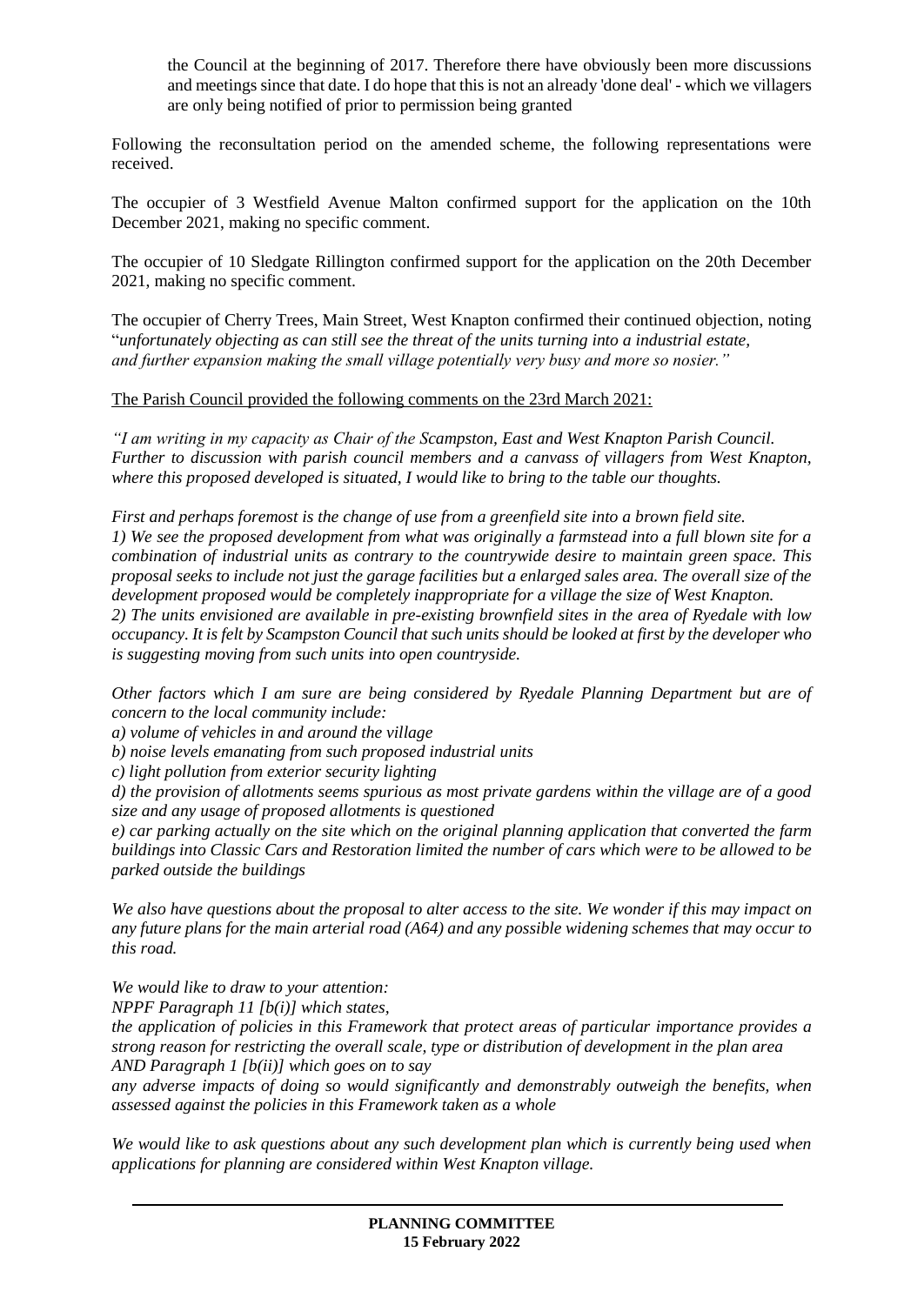*We hope our concerns will be taken into account."*

On the reconsultation, correspondence was received from the Parish Council on the 23rd December 2021 to confirm that their original comments, submitted on the 23rd March 2021 should be considered, these were reattached.

## **APPRAISAL:**

The main considerations within the determination of this application are:

- i. The principle of development
- ii. Character, Form and Landscaping
- iii. Impact upon Amenity
- iv. Access and Highway Safety
- v. Drainage
- vi. Other matters, including consultation responses.
- i. The Principle of Development

The Design and Access Statement notes "*Classic & Sportscar Ltd, purveyors of high-quality classic, vintage, and collector's cars relocated from Huddersfield to West Knapton in 1998. In 2014, a new sister company was created (Malton Coachworks Ltd.), This sister company's activities are intrinsically linked to the operations at the application site but are presently based across three sites on Showfield Lane in Malton.*

*The application site originally included a classic car preparation workshop, now used as a valeting / inspection and storage area. Malton Coachworks Ltd began with a mechanical service / repair facility and separate paint / bodyshop. However, that business has developed and later added a trim shop for carrying out car upholstery work. Malton Coachworks' capacity for providing various highly skilled services which were not available locally has been vital to the growth of Classic & Sportscar Ltd., its largest customer.* 

*Since 2014 the combined turnover of the two companies, Classic & Sportscar Ltd. and Malton Coachworks Ltd. has more than tripled. However, the fact that the businesses operate over split sites some 6 miles apart creates a significant constraint to efficiency, and in turn the growth of both businesses."*

It was subsequently noted that the consolidation would achieve the following

- *Removal of all commercial traffic associated with the businesses from the village and from the centre of Malton;*
- *Reduction in the operating costs and increased viability*
- *Reduction of the combines businesses' carbon footprint and emissions, particularly in Malton and West Knapton Village*
- *Increased operational efficiency*
- *Creation of a horticulture-based village amenity with disabled access.* (Case Officer note, following concerns raised this element has been omitted.)

Policy SP1 (General Location of Development and Settlement Hierarchy) notes that in the wider open countryside development will be restricted to that "which is necessary to support a sustainable, vibrant and healthy rural economy and communities."

Policy SP6 (Delivery and Distribution of Employment Land/Premises) of the Ryedale Plan, Local Plan Strategy notes support for "*small scale conversion of existing buildings or provision of new buildings to support appropriate rural economic activity in line with the provisions of SP9."* Section 5.12 of the Ryedale Plan, Local Plan Strategy notes "*Whilst not specifically allocated in the Local Plan Sites Document, the expansion of existing businesses across Ryedale will be supported in principle."* Section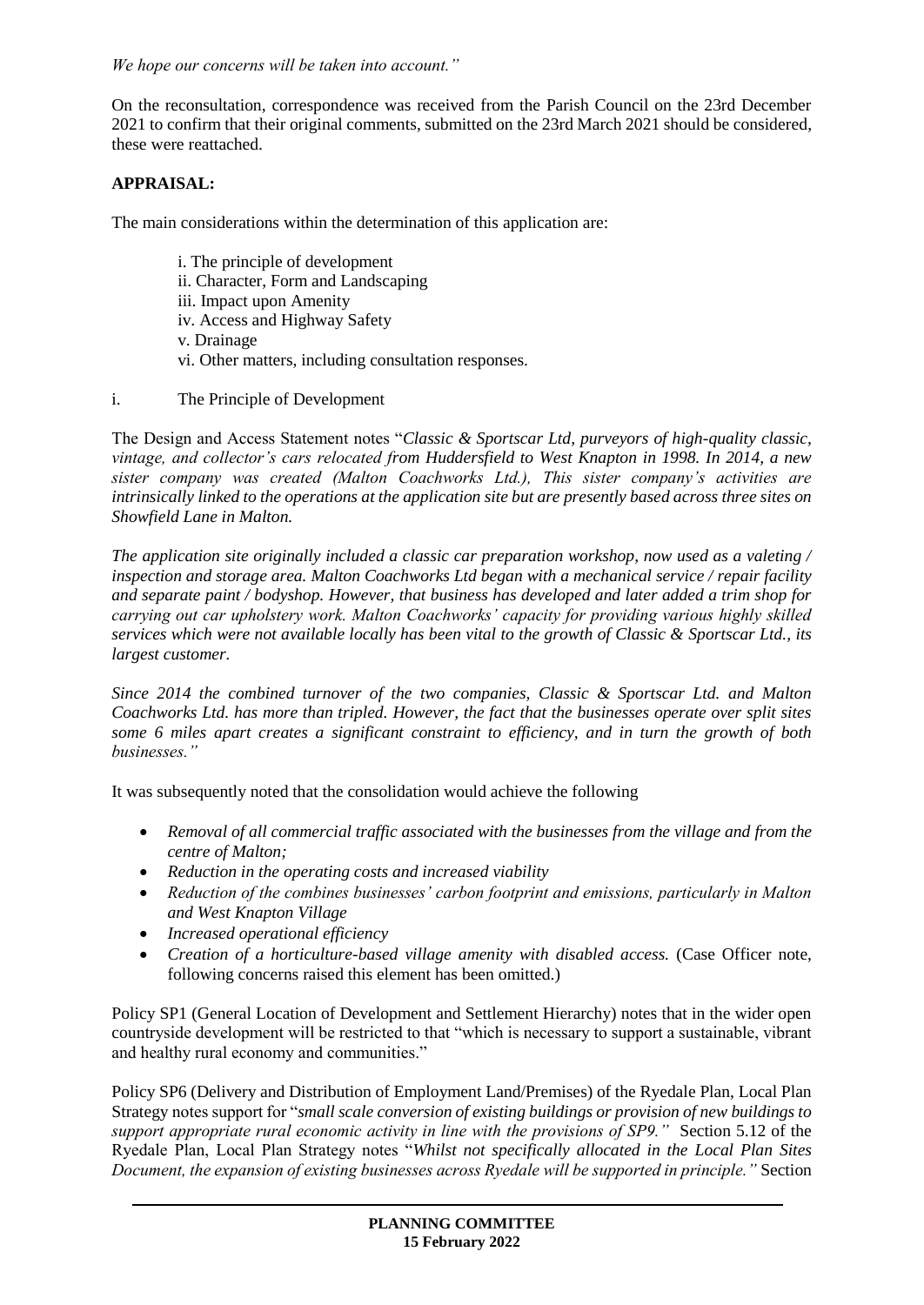5.12 of this document notes "*New major industrial uses in the open countryside can be sensitive in terms of landscape impact, visual impact and the amenity of neighbouring occupants. It is essential that these proposals, where they are required, take into account these potential impacts. Where possible, the most suitable site for this use should be considered which results in the lowest overall impact and the greatest economic benefit."*

Policy SP6 also notes that '*Major industrial processes involving the extractions, utilisation, working or harnessing of natural materials or land assets will be supported where* 

*1. They are required in that location and no other suitable sites are available in the locality* 

*2. They can be satisfactorily accommodated on the highway network and will not lead to significant adverse highways impacts* 

*3. They do not adversely affect the amenity of neighbouring occupants of the site in line with Policy SP20* 

*4. They can be satisfactorily accommodated in the surrounding landscape in line with Policies SP13 and SP16* 

*5. The economic benefits to the District outweigh any adverse impacts*

On 15th June 2021 during discussions with the Case Officer, the Agent confirmed by email *"The applicant and his son James Szkiler, CEO, have for some time been weighing up the pros and cons of remaining in the Malton / Ryedale area. The business operates both nationally and internationally and has built up a superb reputation built over 30 years. As evidenced by their move to Malton from Huddersfield in 1998, their customers follow them wherever they are. The business is already encountering a skills shortage in this area, hence a major emphasis on training. The alternative strategy to address the inefficiencies and problems associated with the current location of the business, should the application fail, is not to do so in Malton but to move the restoration side of the business into West Yorkshire where there is good availability of the skilled labour required. That of course would lead to local job losses. However, the preferred option is to continue to operate in this area, and given the way many businesses locally have been decimated over the past fifteen months we believe a £seven-figure investment here is a 'good news story' Malton needs.*

*In addition to the above, the applicant has had discussions with the Managing Director of Knapton Green Energy. Having agreed to the 3-phase underground power cable which now links the Northern Powergrid overhead transmission lines sited at Corner Farm with the Todd Waste landfill site, it would now be possible to take a reciprocal power feed from the proposed green energy plant once it comes online."*

Furthermore, as part of initial discussions relating to the positioning of the existing Malton Coachworks building within the Showfield Lane Industrial Estate, the Agent noted "*I note that you consider the location of the business in Malton is well located, however this is not the case. It does not work for the business to continue all 'aftersales' activities on Showfield lane. It is too busy, too close to the town centre and does not allow the business to carry out 50-60mph road tests without traffic delays and additional mileage. It is also almost impossible to make showcase product videos in that sort of environment. It is operationally very inefficient and costly to be shuttling vehicles the six miles to Malton and back."*

Following review of the supporting information, it is considered that whilst this proposal does relate to 'major' development, it is acknowledged that it does relate to the expansion of an existing site, where the current business has been located since 1998. Whilst this is not 'small scale' it is acknowledged considered that this would result in securing the expansion and growth of a successful independent local employer and would result in the continuation of employment growth. It is considered that there would be limited locations within the District where proposed purpose built buildings of this specialist scale and nature could be located on brownfield land, or where existing buildings could be satisfactorily altered to provide the necessary level and type of accommodation, that would also be economically viable for the business.

It is acknowledged that if approved, this would take some land out of agricultural use, however this land does not appear to have been in active agricultural use in many years and given its location, it would not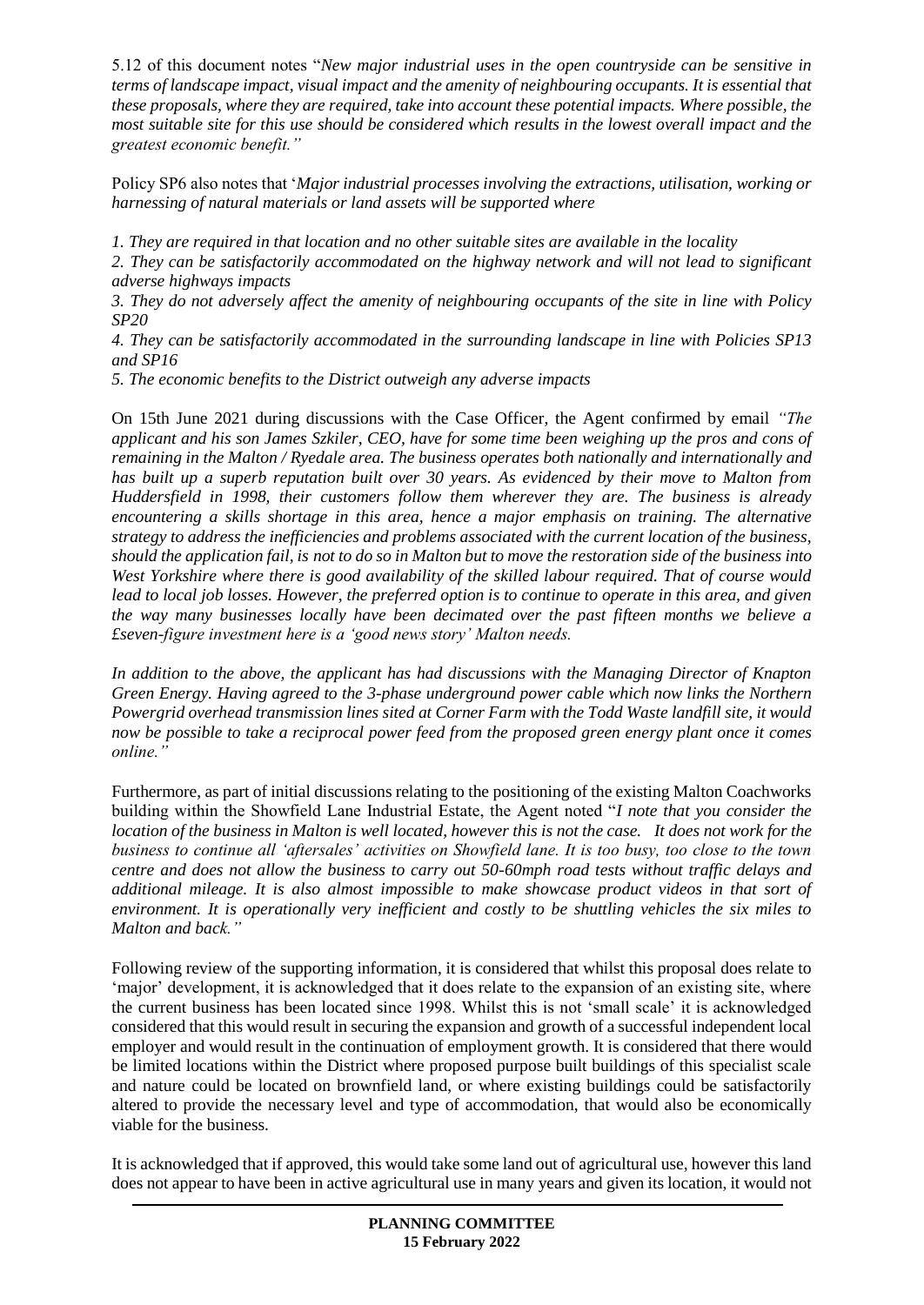be likely to be realistically brought back into agriculturally productivity.

However, whilst this proposal may be acceptable in principle, imperatively, this would only receive support from Officers should it be concluded the proposal would also not materially discord with the other critical matters outlined above. Therefore, the impact of this proposal upon the highways network, the amenity of neighbouring occupants and in terms of its impact upon the streetscene, landscape impact will all be assessed below, together with drainage, ecological and other matters.

It is therefore concluded that in principle for the further expansion of a long established independent local business in this location would accord with the requirements of Policies SP1 and SP6 of the Ryedale Plan, Local Plan Strategy.

#### ii. Character, Form and Impact upon Landscaping

As noted, this proposed development is proposed in a location identified as within the 'Wider Open Countryside' under the Ryedale Plan, Local Plan Strategy. The new Unit 3 building would be positioned in an undeveloped paddock, at a distance of approximately 23 metres to the north west of the existing Unit 2 at the nearest point and at a distance of approximately 42 metres from the domestic curtilage of the nearest properties to the west of Main Street.

The nature form and design of the proposed developments, including the new build unit has been outlined in the 'Proposal' section above. During the determination period, consideration was given as to whether the scale of the building was suitable in this location and reductions in scale were sought by the Case Officer. The originally proposed new build Unit 3 would have had a footprint of 3213 square metres and a maximum roof height of approximately 10.6 metres at the maximum point, with an eaves height of approximately 7.9 metres. This has been reduced to a total footprint of 2854 square metres with a new maximum height of 7.6m and a new eaves height of 5.27m. It is considered that whilst this remains a significantly scaled building, particularly in terms of footprint, the proposed amendments to the scale will help to limit its dominance and potential visual intrusion.

It is noted that whilst smaller in footprint, the existing Unit 2, which is a converted former farm building incorporates a maximum height of approximately 7.05 metres and an eaves height of approximately 5.15 metres, therefore the new build would not incorporate height proportions at odds with this existing building.

Furthermore, the proposed use of vertical timber boarding and profiled roof panels would be reflective of what would be commonly found on high quality rural buildings and if approved, a condition would be recommended to ensure that details of materials to be used, including a sample of the proposed wooden cladding would be approved in advance. It is considered that this would present in visual terms a clear difference in comparison to the usual style of industrial buildings, even those of high quality presently found in the District. This is considered to be a design approach which is appropriate given the edge of settlement location, with a rural character.

The proposed alterations to the existing buildings on site through the erection of Unit 4 are also noted, It is considered that the proposed additional linked section and other amendments are acceptable and would not result in incongruous visual impacts. Whilst the section of additional linked building would incorporate slightly higher height proportions, this would provide a cohesive link between the two elements. The recladding of these buildings and the replacement of the roof panels to form a unified design with the form of the proposed Unit 3 is also welcomed.

In terms of wider character and landscaping impacts, the Council's Tree and Landscaping Officer was consulted. In their original consultation response dated 1st June 2021, they noted: *"Having considered the tree report and proposed landscaping I note that nine trees will be removed to accommodate the proposed development. Two of the trees have been identified for removal for reasons of sound arboricultural management. The largest of the trees (T9) on site has been found to be a poor quality specimen due to internal decay and die-back in the crown. T6 is also defective as a result of extensive fire damage. The remaining trees which are estimated to be around 20 years old are all growing in close proximity to each other, hence they have narrow crowns and none individually are of high*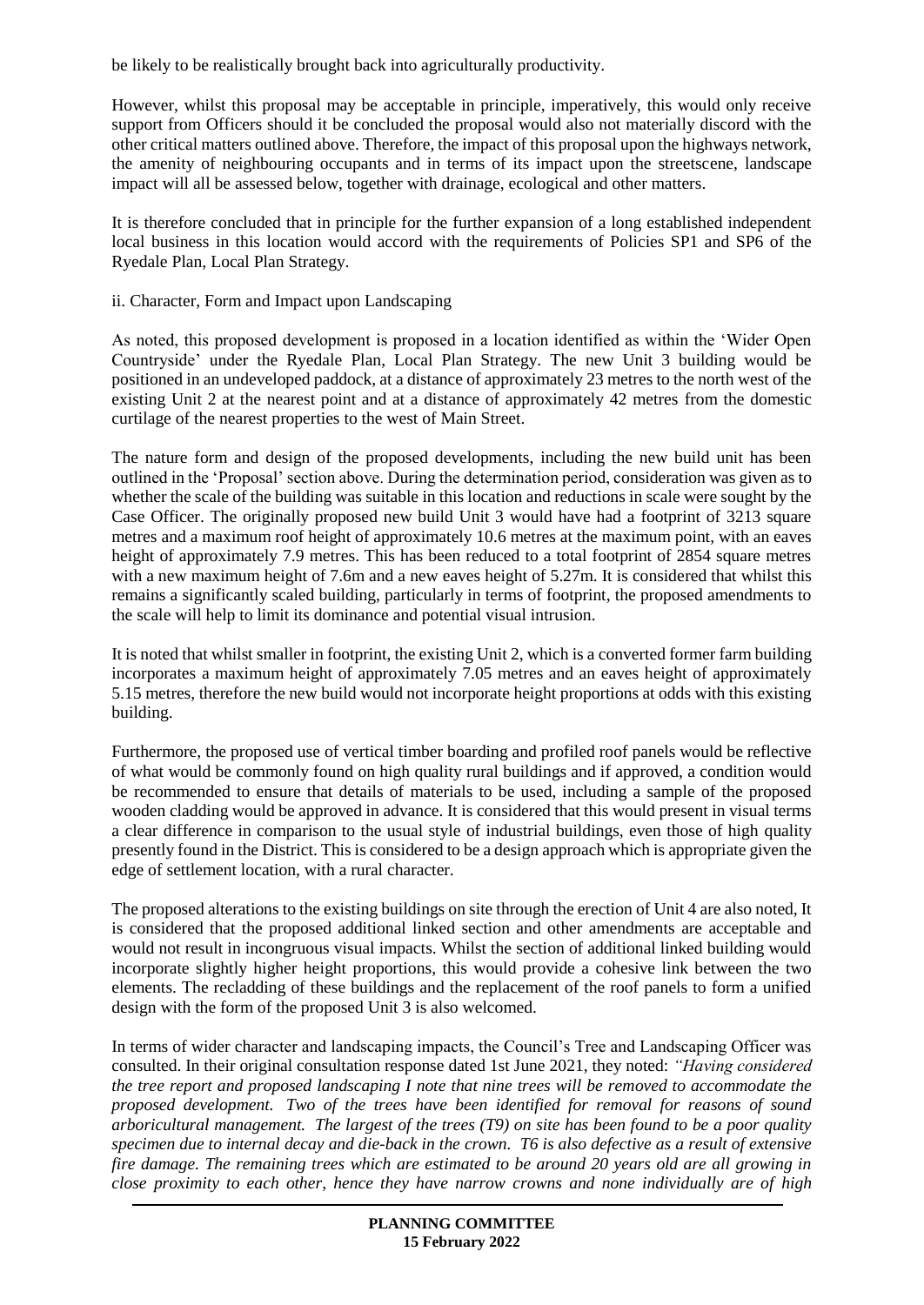*amenity value. Whilst it would be unfortunate to lose these healthy trees I think with well-located and considered landscaping it will be possible to mitigate against this loss.*

*The current landscaping as indicated on the proposed block plan dated 19.07.2017 appears to go some way towards mitigating the loss and enhancing the proposed development. It is not clear from the plan exactly which trees will be fastigiated. More details on species would be helpful also, although this could be dealt with by condition.*

*I would suggest that the five trees to the southern end of site do not need to have fastigiated crowns. Fastigiate trees work well where branches are likely to encroach on an adjacent building for example. To that end, I think that the landscaping could be still improved to further enhance the screening by incorporating tree planting on the western boundary, within the hedge, to break up views of the building. The gravel footpath parallel with the western boundary would be compacted by vehicular access albeit for occasional uses, therefore if there is scope to do so, moving the building a little further east would take pressure off trees that could potentially be planted on that boundary.*

*Furthermore the area identified (below) could also accommodate more trees to screen , this will improve screening into site from the highway as you travel east on the adjacent road."*

In the revised plans, an additional Planting Plan was submitted, which indicated the existing trees/hedges to be retained and the proposed additional tree planting. This omitted the earlier orchard and also the community allotments. This would relate to additional planting throughout the site, including 11 mature fastigiated hornbeam trees to the western side of the proposed new building, together with new native hedging to the western boundary. It is considered that these would help to soften the appearance of the building. 16 additional mature trees would be located to the east of the new building, on some mounded earth, to enhance their height. This mounding would not be visible externally from the site, but would help to increase the planting heights. 19 additional mature trees would be located to the south of the site.

In an email dated 31st January 2022, The Tree and Landscape Officer noted "*The plans look good. This is exactly what I hope for, so happy for landscaping to be in accordance with this plan. No objections. Can we still have tree protection conditions to ensure they are taking care not to harm the offsite trees to the north please."* The relevant conditions will be applied and this would secure the planting of mature specimens within the first planting season following the construction of the development.

It is therefore considered that a high quality landscaping scheme would be achieved at this site, which would be of significant importance when considering how the significant new building and new linked extension would assimilate within this site. It is noted that Unit 3 in particular will be highly visible on the approach from the south west towards the village and it is acknowledged the scale will be significant. However the new building will not appear harmfully isolated as it will visually relate to the expansion of the existing business within the site. Furthermore, it is considered that the developments will incorporate high quality materials which would mitigate the visual intrusion, supplemented by a carefully considered landscaping scheme that will help to ensure that but the new building would not appear harmfully incongruous.

In terms of the wider site it is noted that the new car parking is considered likely to assimilate well with the existing buildings and the use of various grouped areas would not present a single large monolithic collection of vehicles in any one location, helping to minimise the visual impact.

It is also considered appropriate to control new additional lighting within the site, without the submission of an appropriate discharge of conditions application. This will ensure the site would not be over illuminated and that lighting is appropriate to this edge of village setting. The Agent has however confirmed in an email dated 16th April 2021 "*there is only to be lighting which is low level in accordance with the ecology report for safety purposes. This will be timed and so will switch off when the site closes, so in reality will only be on in winter until around 6pm. After this, there will only be intruder PIR lighting and this will only switch on when there is a security breach."*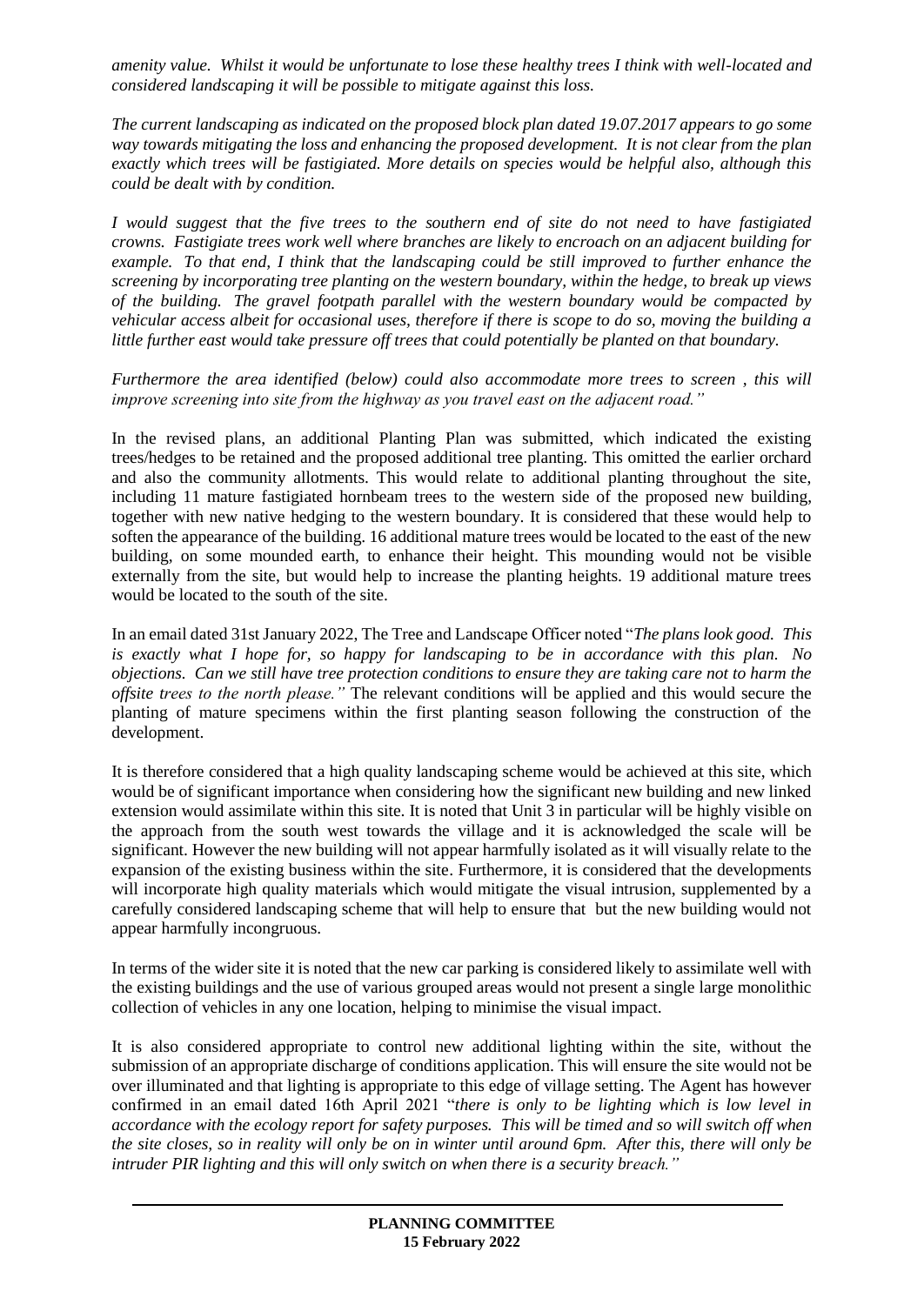It is therefore considered that the proposed development is acceptable and subject to the relevant conditions this will not materially detract from the character of the locality. Whilst this is not an area of Green Belt, nor an Area of Outstanding Natural Beauty or an Area of High Landscape Value, considerable weight and attention has been given to the potential impact of this development in character, form and design terms. It is considered that the proposal satisfies the requirements of Policy SP13 (Landscapes) SP16 (Design) and SP20 (Generic Development Management Issues) of the Ryedale Plan - Local Plan Strategy.

## iii. Impact upon Amenity

As noted, the site is adjoined by a residential properties to the east, which would be sited at a distance of approximately 42 metres from the proposed Unit 3 at the nearest point. The additional linked extension development (Unit 4) would be located at a distance of approximately 22.15 metres from the neatest residential dwelling, however this is only marginally closer than the existing on site development.

A Noise Impact Assessment (Nova Acoustics November 2019) has been submitted in support of this application which includes sound surveys at the proposed site over a 4 day period and monitoring of operations within the existing Malton Coachworks site to understand the types of noise generated there.

This concluded that "*no adverse impact is predicated at the nearest NSRs (Noise Sensitive Receptors) due to the operation of the proposed development"* and this is based on internal experiences measured with partially opened windows as per the relevant British Standard criteria. It was also noted that *"the noise levels within the garden areas are predicted to be within WHO guideline levels also*." A range of recommendations and mitigation were provided.

This document was reviewed by the Council's Environmental Health Team who confirmed the following in an email dated 27th April 2021:

*"The noise assessment carried out by Nova acoustics is based on modelling levels, which is standard practice for proposed industrial buildings, however in their assessment they have also used levels currently observed from the existing units.*

*The noise assessment does make some assumptions with regard to external plant and keeping doors closed during work activities. Levels for external plant to operate at are included within the assessment and by way of mitigation these levels must be adhered to at the design stage.*

*The predicted levels are within acceptable parameters when modelled at the nearest noise sensitive receptor, I would however recommend that should approval be considered the following conditions be attached.*

*1, All work to be undertaken within the close units, no outdoor work activity to be undertaken excluding building maintenance.*

*2, Hours of operation for the industrial units be limited to 07:30hrs – 18:00hrs Monday until Friday 08:00hrs – 13:00hrs Saturday. No Sunday or Bank Holiday working.*

*The applicants has stated that there will be no increase in traffic visiting the site and movement on the site and therefore I have no objection with regard to noise from this proposed application."*

Further consultation was undertaken with the Environmental Health Team and the following comments were received on the 27th January 2022:

*"With regard to this application I have no further recommended conditions. I would, however, recommend that there be some form of condition applied or reassurance sought regarding the future use of the building being related to the restoration of vehicles with showroom and not a motor vehicle repair garage."*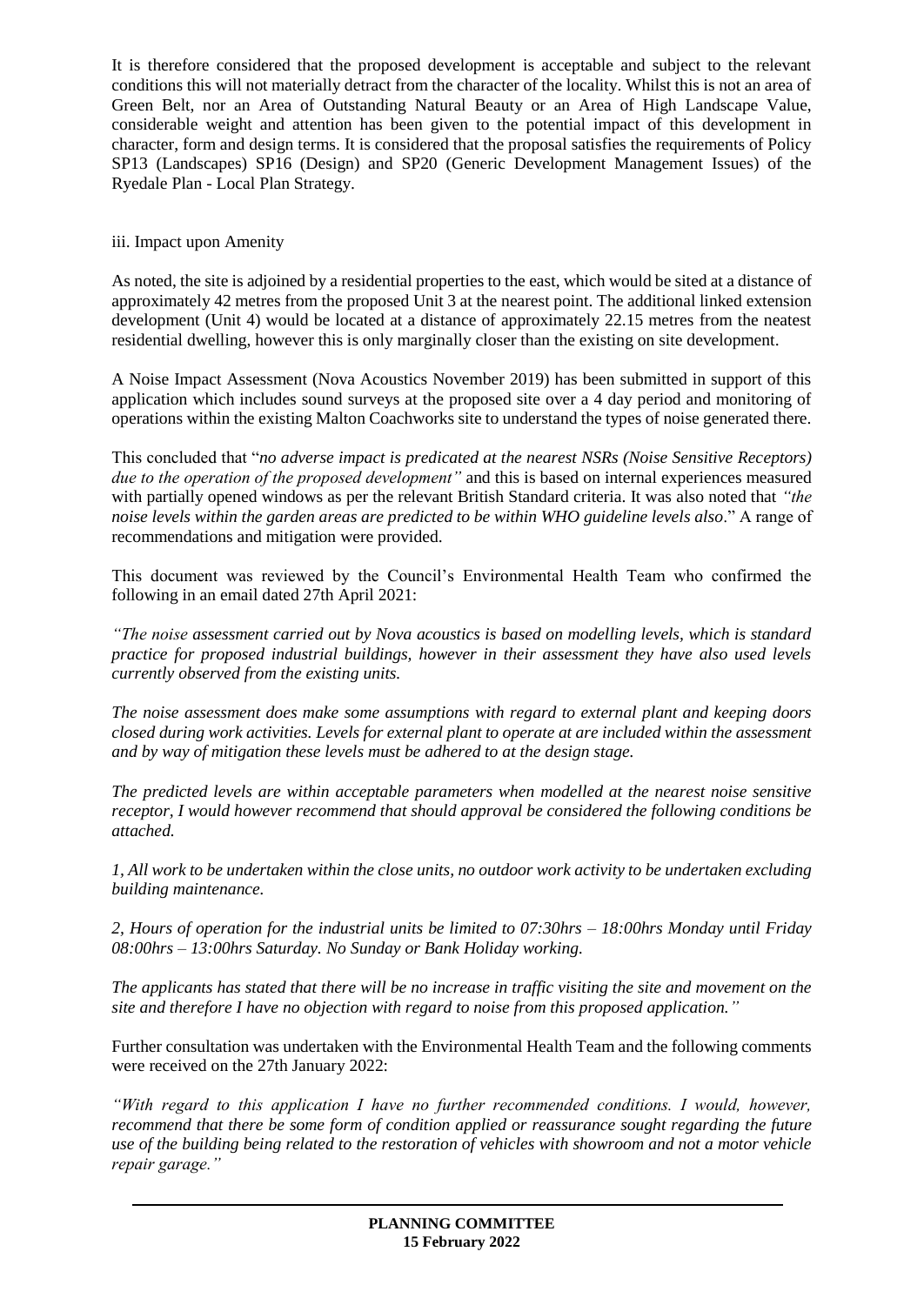Further discussions were undertaken in relation to appropriate conditions and with the Agent.

The Agent categorically confirmed the only works on this site would relate to classic cars and classic/modern sports Cars. In an email dated 3rd February 2022 they noted "*The customer restoration work at the application site is by its nature long-term work when the cars are with them typically for many months – sometimes years. It is totally unlike a modern car servicing garage which might see dozens of jobs per day. However, rather than try and word a condition to limit the use, which will be difficult as it is more about the type of cars than the type of activity, I think the way of doing this is by adopting the recommendations in the noise assessment. We are happy with controls over the use of the existing uninsulated buildings in terms of vehicle repairs."* 

A condition was discussed with the Environmental Health Officers to seek a restriction that would capture this more limited vehicle use, as this would be very different and lower impact in comparison to how an unrestricted commercial garage may operate with higher turnover of vehicles. The following condition was drafted and was considered acceptable to both the Agent and the Environmental Health Officer.

 *The sales and vehicle repair/servicing on the site shall site shall be restricted to the sale and repair/servicing of vintage, classic cars and modern collectible specialist/exotic cars Reason: To limit the number of vehicles movements on site and to retain the specialised nature of the existing business in the interests of residential amenity.* 

Other conditions in relation to noise and amenity protection will also be recommended and have been agreed with the Agent. These include:

- All vehicle repair/servicing work is to be undertaken internally within the new unit only, with doors/windows closed. No outdoor work activity involving machinery or hand held tools is to be undertaken externally, excluding building maintenance.
- The hours of operation for vehicle repair/servicing work within Unit 3 will units be limited to 08:00hrs – 18:00hrs Monday until Friday 08:00hrs – 13:00hrs Saturday. No Sunday or Bank Holiday working will be permitted. .
- Deliveries of cars to and from the site shall only take place between the hours of 08:00 hrs and 18:00hrs Monday to Fridays and 10:00hrs and 16:00hrs on Saturdays and not at all on Saturdays or Bank Holidays.
- No vehicles, raw materials, finished or unfinished products or parts, crates, materials, waste, refuse or any other items shall be stacked or stored outside any building on the site without the prior approval in writing of the Local Planning Authority.
- Compliance with the mitigation measures contained within Section 5 of the Noise Assessment Impact Assessment (NIA) (Nova Acoustics November 2019) shall be undertaken. (This will include minimum sound reduction from the proposed façade elements amongst other elements.)
- Notwithstanding the compliance with the NIA, full details of all external plant and equipment such as extraction, compressors, generators to require the prior written approval of the LPA and any new external plant/equipment in the future will also require this.

The proposed conditions outline an approach that would limit the operations on site to specific daytime hours which is considered appropriate in this location given the context of the adjoining residential properties.

The further safeguards including conditions to limit external work with machinery/tools, the construction of the building with materials that fulfil specific sound reduction requirements and preventing openings remaining open when mechanical work is being undertaken. It is noted that the building has been designed to keep the most potentially noisy work areas at a distance from the neighbouring properties and the specific positioning of openings has been carefully considered.

It is also considered appropriate to attach a condition to prevent the change of use of any part of the site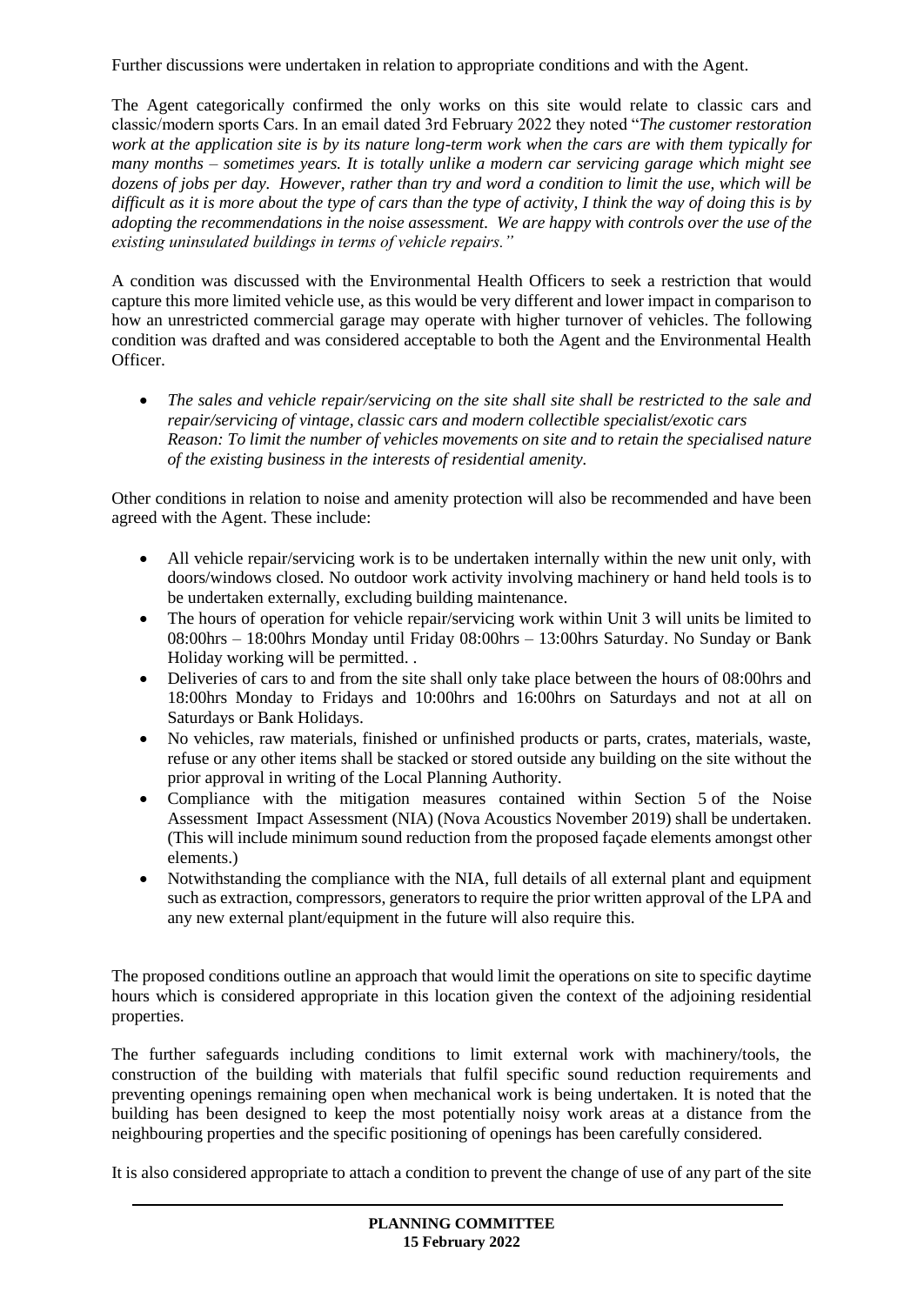to a commercial café, to limit additional journeys not related to the car sales/vehicle repair use of the business. The staff canteen reference was clarified on the proposed plans, altered from the previously referenced "café" description.

The concern over the level of car parking and volumes of traffic within the village is noted and this has been considered by the Environmental Health Team in terms of amenity. In 5.5.3 of the Design and Access Statement, it is noted that anticipated vehicle movements are the following:

- *HGV/3500kg small transports – as existing – 1 per day*
- *Vans (including couriers/post) as existing – 20 per day*
- *Cars, including staff – 43 per day (increasing by approximately 15)*

The separation of traffic from general traffic on Main Street as a result of the new dedicated access is noted which is considered to be beneficial and would alleviate the harm that could occur if the existing access was proposed to serve the enlarged premises. The Design and Access Statement indicated that the It is furthermore acknowledged that *"any additional increase in vehicle movements associated with the growth and development of the business will be offset by efficiencies in the way it operates. For example, the MOT testing facility will mean the business is not taking cars into Malton for MOT tests to the three existing centres it currently uses. There will be no vehicle movements between West Knapton and the three malting sites over which the business presently operates. This will result in an decrease in vehicle movements from within the application site, and also within Malton itself."* 

It is furthermore acknowledged that whilst there are additional areas of car parking required and proposed, this would be undertaken at various points within the site, leaving no one single monolithic area, with some positioned away from the neighbouring properties. It is also noted that the existing car park does directly abut the rear of some neighbouring properties. It is not considered that the proposed car parking would result in material additional impacts upon residential amenity.

In addition, it is not considered that any of the proposed physical structures would materially impact upon neighbouring amenity in terms of loss of privacy, overshadowing or overbearing development. The concern raised about loss of outlook is noted, however it is considered that the revised scheme which includes reduced proportions to Unit 3 would not relate to a material impact in terms of loss of outlook given the distances involves. Additionally, in planning terms there is also no specific right to a view.

The concern raised originally in relation to the proposed community allotments over privacy and security is recognised. In a different context this may have presented a positive community benefit, however it is acknowledged that the vast majority of residents have access to private garden space and new created publicly accessible spaces to the rear of residential properties could be concerning. Its omission is therefore in this instance, welcomed.

It is therefore considered that on balance, subject to the recommended conditions that this proposal is acceptable in terms of neighbouring amenity and satisfies the requirements of Policy SP20 (Generic Development Management Issues) of the Ryedale Plan - Local Plan Strategy.

#### iv. Access and Highway Safety

As noted, this proposal would see the reorganisation of the site access, the existing access is taken from the main village street in West Knapton to the east of the site. A new access would be created from within the road which runs adjacent to the A64 to the south of the site. This road is used for access to West Knapton but also as a layby to the A64. On site parking provision would rise to 68 external spaces.

The North Yorkshire County Council Highways Officer as the statutory highway consultee for this location noted the following in their statutory consultation response dated 16th April 2021 "*The proposed access is outside of the extents of the residential area of West Knapton taken from the layby adjacent to the A64 and where with appropriate construction, adequate visibility can be achieved. The design standard for the site is DMRB and the required visibility splay is 2.4 metres by 70 metres. The*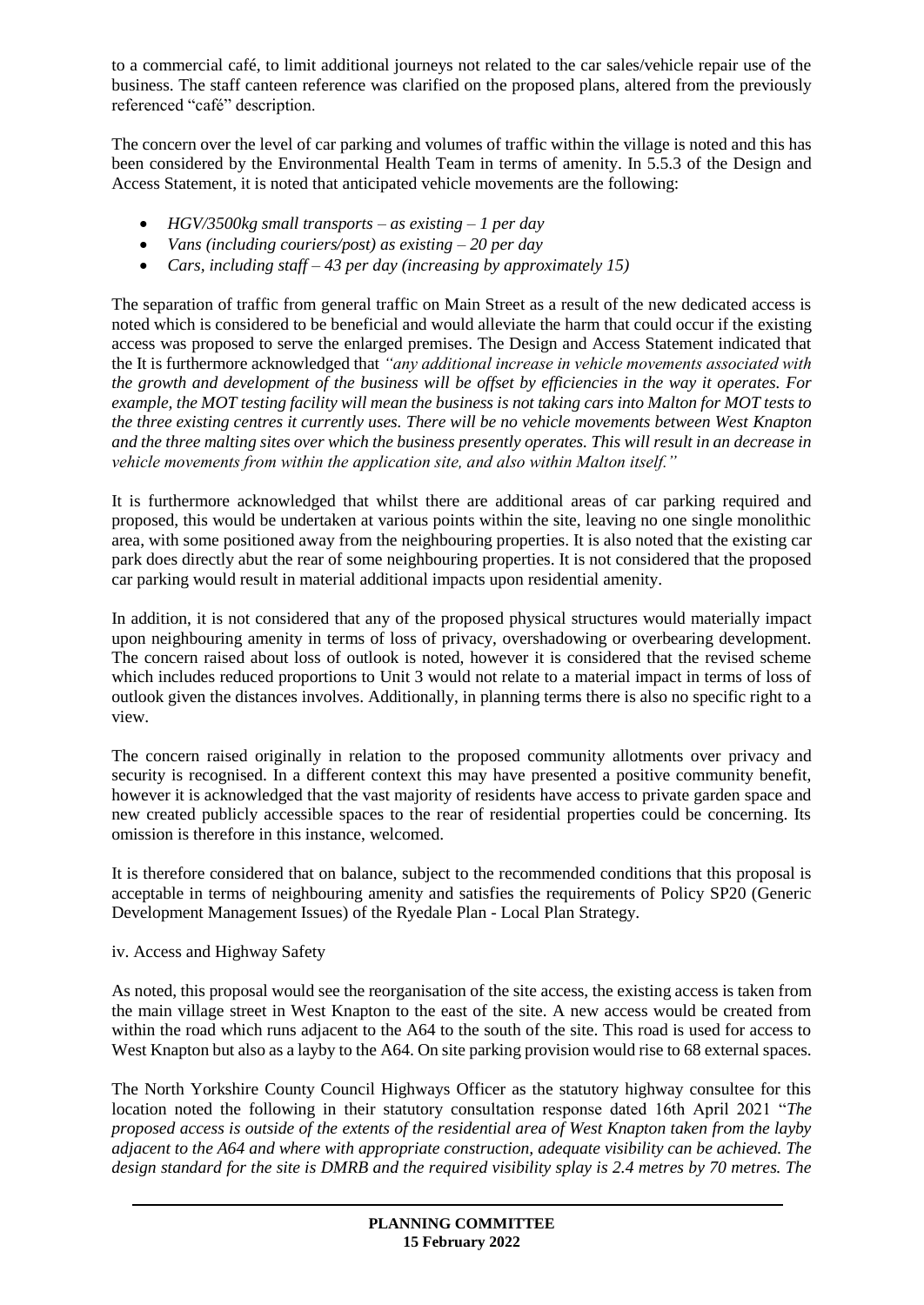*available visibility is 2.4 metres by 74 metres."* The Highways Officer proceeded to recommend specific conditions in relation to the construction of the new access and a construction management plan.

It is noted that the Parish Council highlighted whether this proposal would result in impacts to future works on the A64 however it is noted that this site is over 100m to the north of the A64, separated by a thick bank of woodland. Highways North Yorkshire will recommend consultation with Highways England where they feel necessary and this was not recommended. It is considered highly unlikely that this would result in any curtailing of future A64 development due to distance. However, for the avoidance of doubt, the Highways England Team will be advised of this application should they wish to make any comments and this will be reported to Members.

It is therefore not considered that this proposal would result in significant additional levels of journeys and that potential increases of traffic that could otherwise be experienced on Main Street would ultimately be mitigated against through the creation of a new access which is welcomed.

v. Drainage

A significant amount of drainage information was submitted in support of this application including a Flood Risk and Drainage Assessment (Alan Wood and Partners February 2021) and a Drainage Layout (Alan Wood and Partners January 2021.)

Given the scale of the proposed development, the Lead Local Flood Authority, Yorkshire Water and the Environment Agency have been consulted on the application.

No response was received from the Environment Agency and it is therefore considered that this would not meet their criteria for planning consultation responses.

The consultation from the Lead Local Flood Authority noted "*The applicant has noted that surface water will be discharged via shallow soakaways and porous paving on site. Soakaways have been proven to be viable and it is for the landowner to maintain the soakaways/porous paving for the lifetime of the development. The submitted documents demonstrate a reasonable approach to the management of surface water on the site*." An appropriate condition to ensure that the development was built in accordance with the submitted designs was recommended which will be included.

Yorkshire Water noted in a response dated 13th March 2021 that "*This proposal is in an area not served by the public sewerage network. In this instance, the application should be referred to the Environment Agency and the Local Authority's Environmental Health Section for comment on private treatment facilities.*" It is noted that the principle of a Package Treatment Plan which is proposed is highest on the Drainage Hierarchy when connection to the public sewer network cannot be made. The Environmental Health Team have raised no objection to this. A condition will be included to ensure that the connection to the Package Treatment Plant and the soakaway are made to the satisfaction of an approved building control officer.

During the reconsultation both Yorkshire Water and the LLFA noted no updates to their previous comments were necessary.

vi. Other matters, including consultation responses.

The North Yorkshire County Council Archaeologist has noted in their response dated 25th March 2021 that "*The application includes an assessment of the archaeological potential of the area prepared by The Landscape Research Centre. The assessment includes the results of previous geophysical survey and trial trenching of the site carried out in the early 2000s. The document submitted meets the information requirements of the NPPF in regards to the assessing the impact of the proposal on archaeological deposits (NPPF para.189).*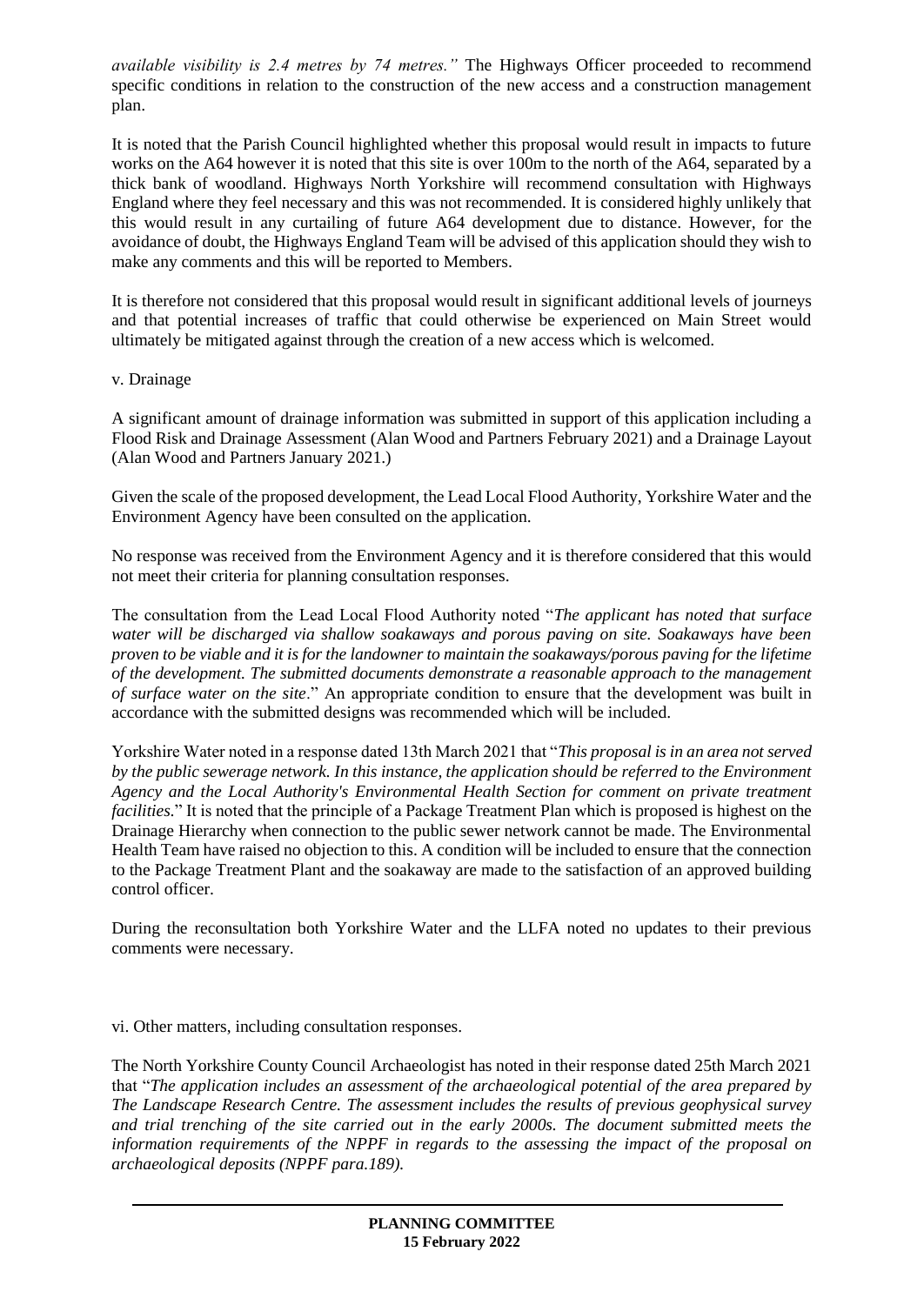*The assessment concludes that the site has archaeological interest, it contained a number of anomalies and excavated features that relate to the wider prehistoric, Roman and early medieval landscape. These deposits lie beneath approximately 1m of wind blown sand deposits (although this may vary across the site). This means that only those aspects of the proposal requiring significant ground disturbance will have an impact. For example the central pond feature is likely to require excavations in excess of 1m as may foundations, stanchion pits and services.*

*The archaeological report recommends that archaeological monitoring takes place. I support this recommendation. The watching brief should focus on those parts of the development that penetrate beneath the windblown sand (this may vary across the site)."* An appropriate condition has been recommended.

The North Yorkshire County Council Ecologist has noted in their report dated 16th March 2021 *"Thank you for consulting the NYCC ecology team regarding this application, which is supported by a thorough Preliminary Ecological Appraisal (PEA). This identified few ecological constraints on the site. Although the PEA does not discuss the landscaping proposals in any detail, replacement tree planting and the provision of small blocks of fruit trees would provide some benefits for biodiversity.* 

*Should Ryedale District Council be minded to approve this application, we recommend:*

*(i) A Condition requiring adherence to the following recommendations made in the PEA: 8.2.5.1 Method for felling the oak tree identified in paragraph 8.2.3.5 8.2.5.2-8.2.5.4 Installation of 2 bat tubes or boxes 8.4.5.2 Timing of vegetation clearance 8.4.5.3 Installation of sparrow and Swift boxes*

*(ii) An Informative drawing the applicant's attention to the advice regarding Hedgehogs contained in section 8.7.4 of the PEA (installation of 'hedgehog houses' is not essential).*

*(iii) An Informative drawing the applicant's attention to the general advice on reducing the effects of external lighting on nocturnal wildlife, contained in section 8.2.5.6 of the PEA (it is not necessary to submit a lighting plan as the need for this has not been demonstrated in the report).*

*Given the low impact of the proposed development as described in the PEA, we don't consider it necessary to produce the Method Statements and Plans referred to in section 9.4.4 of the report."* The appropriate condition/informatives will be recommended.

Both the NYCC Archaeologist and Ecologist confirmed following the period of readvertisement that no further comments were necessary beyond their original responses.

It has been noted that the site is crossed by overhead powerlines and so National Grid have been recently consulted. This has been acknowledged by the Agent within their incoming emails and it has been noted that consideration as to possible future underground connections has been made. National Powergrid's views will be conveyed to Members if received in advance of the meeting, otherwise, a request to delegate the final decision to Officers following receipt of a positive or neutral response from National Grid will be sought.

The Council's Environmental Health Officer with a focus on contamination noted the following: "With respect to the above application I have now had the opportunity to consider the submitted Geo Environmental Appraisal comprising of both Phase 1 and Phase 2 assessments of ground contamination. Based on the findings of these assessments I am satisfied that the possibility of ground contamination has been suitably risk assessed and that no further investigative works or remediation are required. I would, however, recommend that the standard condition be applied with respect to the discovery of unexpected contamination." The appropriate condition will be included.

It is considered that the elements contained within the letters of representation have been mostly addressed in the sections above, however it is noted that the issue of house values is not a material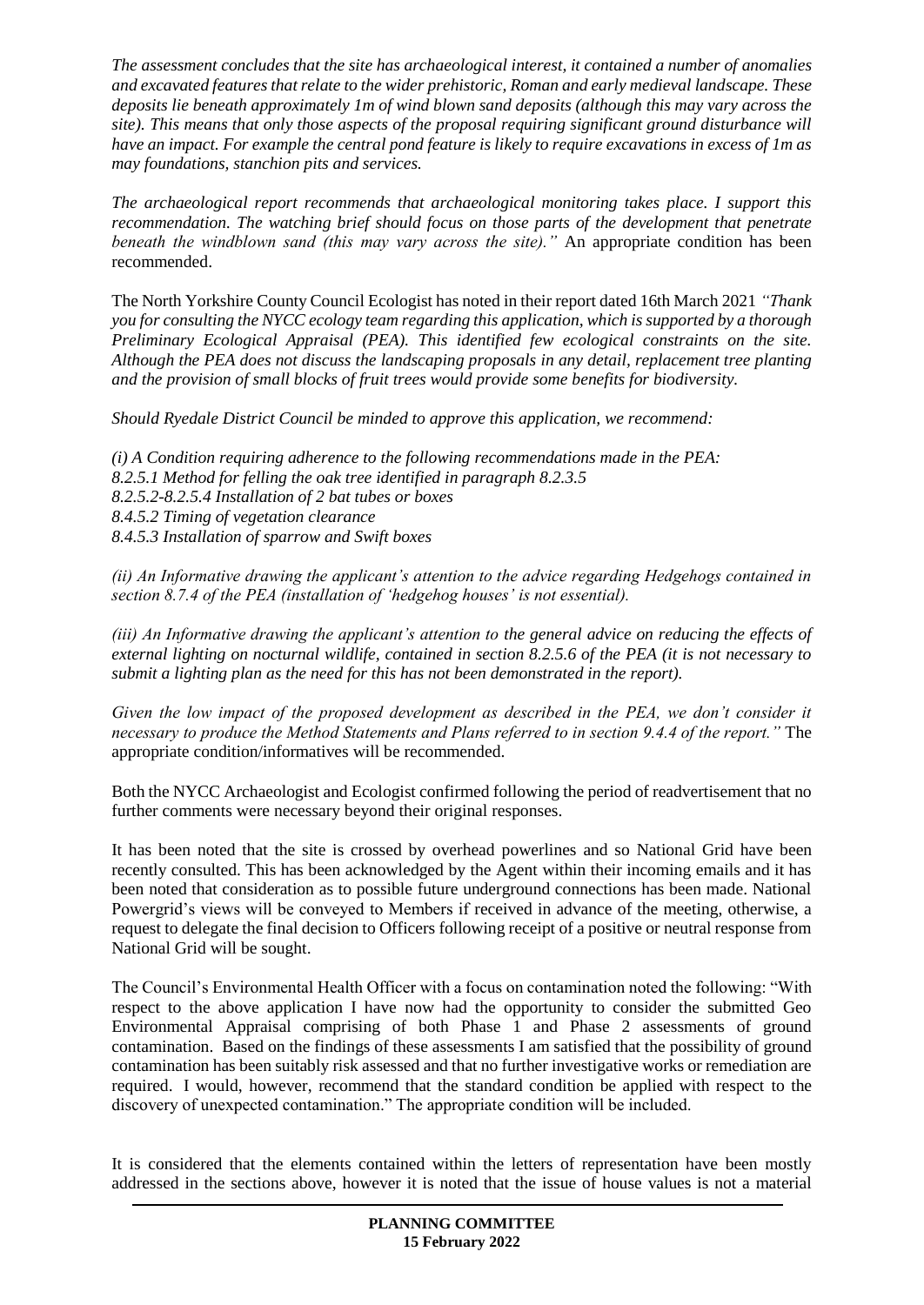planning consideration to which the Local Planning Authority can attach any weight as part of a planning application.

it is considered that this proposal, subject to the recommended conditions will satisfy the relevant policy criteria outlined within Policies SP1, SP6, SP9, SP12, SP13, SP14, SP16, SP17, SP18, SP19 and SP20 of the Ryedale Plan – Local Plan Strategy and the National Planning Policy Framework.

#### **RECOMMENDATION: Approval**

1 The development hereby permitted shall be begun on or before .

Reason: To ensure compliance with Section 51 of the Planning and Compulsory Purchase Act 2004

2 The development hereby permitted shall be carried out in accordance with the following approved plan(s):

OS Site Location Plan (Drawing no. PD235-01-A) As Proposed Site Block Plan. (Drawing No. PD235-03-E) As Existing and Proposed Elevations to Units 1,2 And 4. (Drawing No. PD235-06-B) As Existing and Proposed Floor Plans to Units 1,2 And 4. (Drawing No. PD235-07-A) As Proposed Elevations. (Drawing No. PD235-05-C) As Proposed Floor Plans. (Drawing No. PD235-04-C) Planting Plan (Drawing no. 2152.01) Reason: For the avoidance of doubt and in the interests of proper planning.

3 Prior to its installation, details including proposed colour finish of the roof sheets and samples of the timber boarding to be used on the exterior of the buildings the subject of this permission shall be submitted to and approved in writing by the Local Planning Authority.

Reason: To ensure a satisfactory external appearance and to satisfy the requirements of Policies SP16 and SP20 of the Ryedale Plan - Local Plan Strategy.

4 Unless otherwise agreed in writing with the Local Planning Authority, no additional external lighting shall be installed within the site without the prior written approval of the Local Planning Authority.

Reason: To ensure any additional lighting in this rural location does not result in harm to either residential amenity or the character of the locality in discordance with Policy SP20 of the Ryedale Plan - Local Plan Strategy.

5 Unless otherwise agreed in writing with the Local Planning Authority, all planting seeding and/or turfing comprised in the approved planting scheme (Planting Plan -Drawing no. 2152.01) shall be carried out during the first planting season following the commencement of the development, or such longer period as may be agreed in writing by the Local Planning Authority. Any trees or shrubs which, within a period of five years from being planted, die, are removed or become seriously damaged or diseased shall be replaced in the next planting season with others of similar sizes and species, unless the Local Planning Authority gives written consent to any variation.

Reason: To enhance the appearance of the development hereby approved Policy in accordance with Policies SP16 and SP20 of the Ryedale Plan - Local Plan Strategy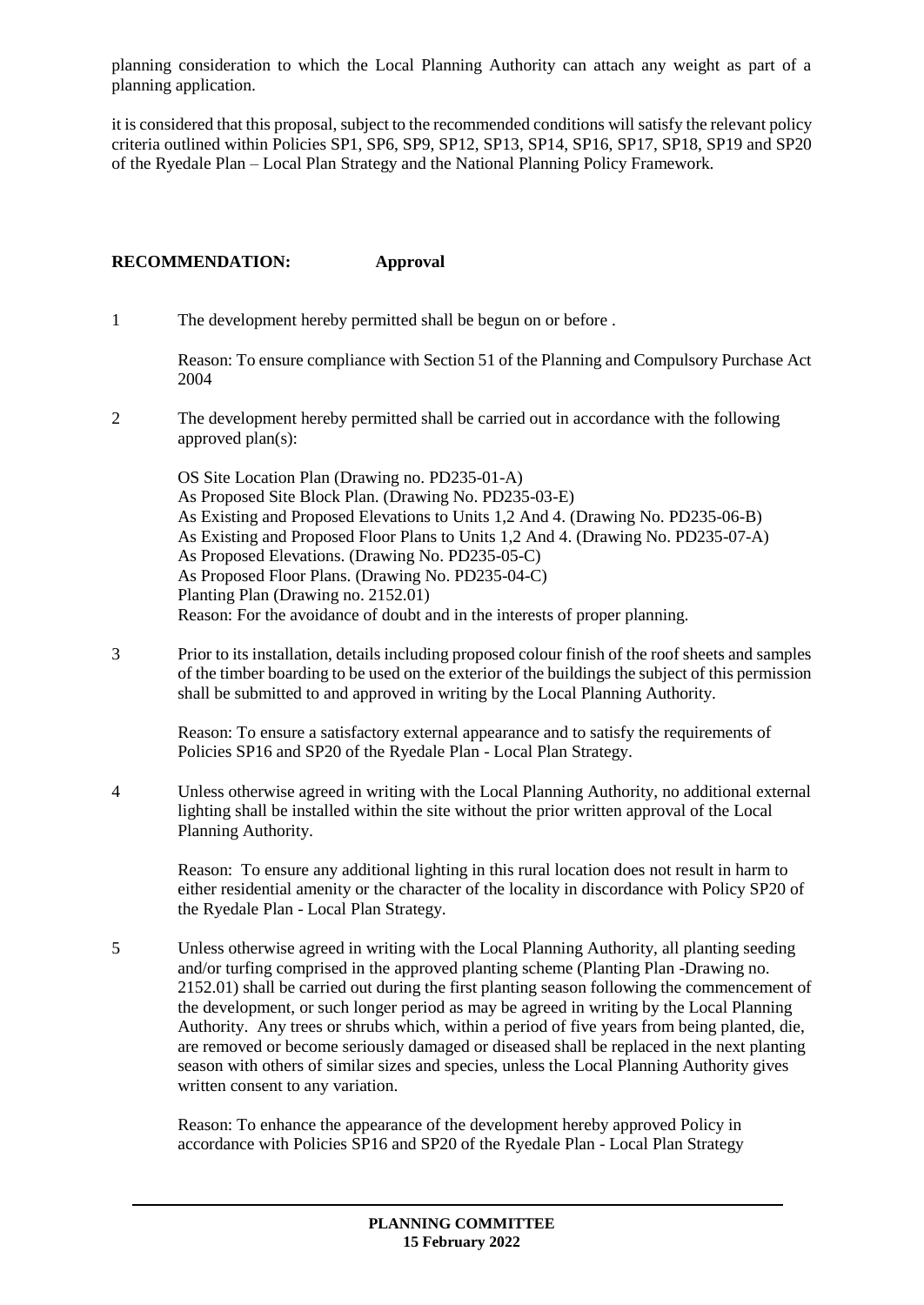6 Prior to the commencement of the development a drawing showing the alignment for protective for the protection of those trees and hedgerows to be retained shall be submitted to the Local Planning Authority for approval in writing. The design of the protective fencing and its alignment shall be in accordance with BS 5837:2012 Trees in relation to demolish, design and construction - Recommendations, or a similar design agreed in writing with the Local Planning Authority. The approved fencing shall be erected prior to the commencement of the development including any demolition or soil stripping.

Reason: to ensure that the long-term health of the trees to be retained is not compromised as a consequence of development and in accordance with Policy SP13 - Landscapes - Ryedale Local Plan Strategy.

7 The sales and vehicle repair/servicing on the site shall site shall be restricted to the sale and repair/servicing of vintage, classic cars and modern collectible specialist/exotic cars

Reason: To limit the number of vehicles movements on site and to retain the specialised nature of the existing business in the interests of residential amenity in accordance with Policy SP20 of the Ryedale Plan, Local Plan Strategy.

8 All vehicle repair/servicing work is to be undertaken internally within Unit 3 only with doors/windows closed. No outdoor work activity involving machinery or hand held tools is to be undertaken, excluding building maintenance.

Reason: In the interests of the amenity of adjoining residential properties and to accord with Policy SP20 of the Ryedale Plan, Local Plan Strategy.

# 9 The following restrictions shall apply: The hours of operation for any vehicle repair/servicing work within Unit 3 shall be limited to between 08:00hrs - 18:00hrs Monday to Friday and 08:00hrs - 13:00hrs Saturday. No Sunday or Bank Holiday working is permitted.

Reason: In the interests of the amenity of adjoining residential properties and to accord with Policy SP20 of the Ryedale Plan, Local Plan Strategy.

10 Deliveries of cars to and from the site shall only take place between the hours of 08:00hrs and 18:00hrs Monday to Friday and 10:00hrs and 1600hrs on Saturdays. No deliveries of cars on Saturdays or Bank Holidays are permitted.

Reason: In the interests of the amenity of adjoining residential properties and to accord with Policy SP20 of the Ryedale Plan, Local Plan Strategy.

11 No vehicles, raw materials, finished or unfinished products or parts, crates, materials, waste, refuse or any other items shall be stacked or stored outside any building on the site without the prior approval in writing of the Local Planning Authority.

Reason: In the interests of the amenity of adjoining residential properties and to accord with Policy SP20 of the Ryedale Plan, Local Plan Strategy. Informative: This does not relate to cars utilising the car parking provision in the standard short term way.

12 Unless otherwise agreed in writing with the Local Planning Authority, compliance with the mitigation measures contained within Section 5 of the Noise Assessment Impact Assessment (NIA) (Nova Acoustics November 2019) shall be undertaken.

Reason: In the interests of the amenity of adjoining residential properties and to accord with Policy SP20 of the Ryedale Plan, Local Plan Strategy.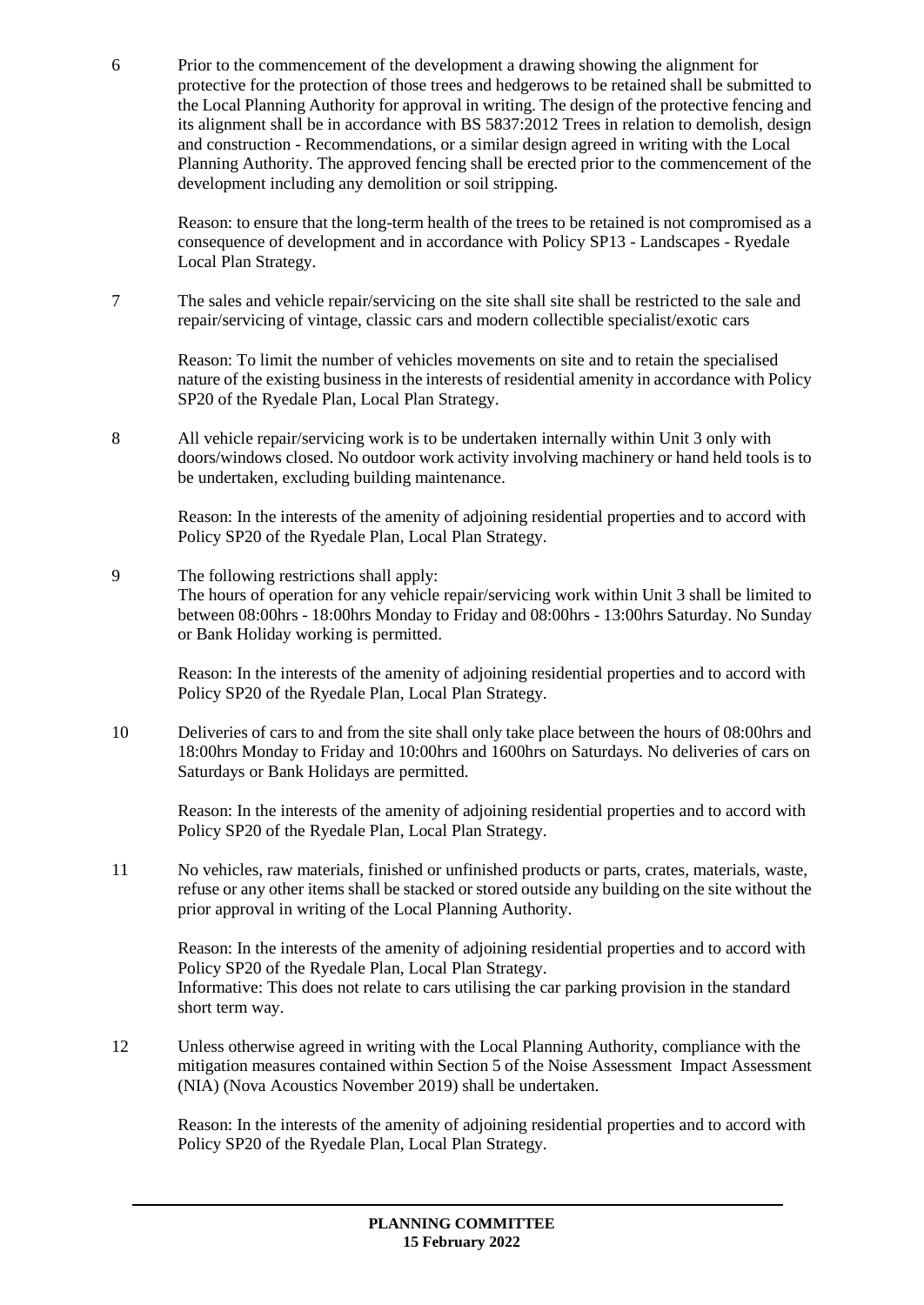13 Unless otherwise agreed in writing with the Local Planning Authority, notwithstanding the compliance with the Noise Assessment Impact Assessment (Nova Acoustics November 2019, prior to their installation, full details of all external plant and equipment such as extraction, compressors, generators shall be submitted to the Local Planning Authority for their prior written approval. No replacement/alternative plant/machinery shall be erected in the future without further prior written approval of the LPA.

Reason: In the interests of the amenity of adjoining residential properties and to accord with Policy SP20 of the Ryedale Plan, Local Plan Strategy.

14 No commercial café shall hereby be created within the site to serve the general public without the submission of an appropriate planning application.

Reason: The application has not been assessed on that basis and in the interests of the amenity of adjoining residential properties and to accord with Policy SP20 of the Ryedale Plan, Local Plan Strategy.

15 Unless otherwise agreed in writing, prior to the occupation of Unit 3, the approved surface water disposal scheme and the approved Package Treatment Plant shall be installed to the relevant British Standards and to the satisfaction of an approved Building Control Inspector.

Reason: In the interests of the securing appropriate drainage in accordance with Policy SP17 of the Ryedale Plan, Local Plan Strategy.

- 16 The Development shall be built in accordance with the following submitted designs;
	- Flood Risk and Drainage Assessment for Proposed Works, Alan Wood & Partners,
	- Reference MCB/PS/JC/44928 FRDA-001, Dated 12/02/2021.
	- Drainage Layout, Alan Wood & Partners, Reference CSWK-AWP-ZZ-XX-DR-C-3000,
	- Revision P2, Dated  $11/01/2021$ .
	- Typical Drainage Details Sheet 4, Alan Wood & Partners, Reference
	- CSWK-AWP-ZZ-XX-DR-C-3103, Revision P1, Dated 11/01/2021.
	- Flood Exceedance Layout, Alan Wood & Partners, Reference
	- CSWK-AWP-ZZ-XX-DR-C-3500, Revision P2, Dated 27/01/2021.

A 30% allowance shall be included for climate change and an additional 10% allowance for urban creep for the lifetime of the development. Storage shall be provided to accommodate the minimum 1 in 100 year plus climate change plus urban creep critical storm event. The scheme shall include a detailed maintenance and management regime for the storage facility. Principles of sustainable urban drainage shall be employed wherever possible.

Reason: To ensure that the development is built to the submitted drainage design; to prevent the increased risk of flooding; to ensure the provision of adequate and sustainable means of drainage in the interests of amenity in accordance with Policy SP17 of the Ryedale Plan Local Plan Strategy.

- 17 A) No demolition/development shall commence until a Written Scheme of Investigation has been submitted to and approved by the local planning authority in writing. The scheme shall include an assessment of significance and research questions; and:
	- 1. The programme and methodology of site investigation and recording
	- 2. The programme for post investigation assessment
	- 3. Provision to be made for analysis of the site investigation and recording

4. Provision to be made for publication and dissemination of the analysis and records of the site investigation

5. Provision to be made for archive deposition of the analysis and records of the site investigation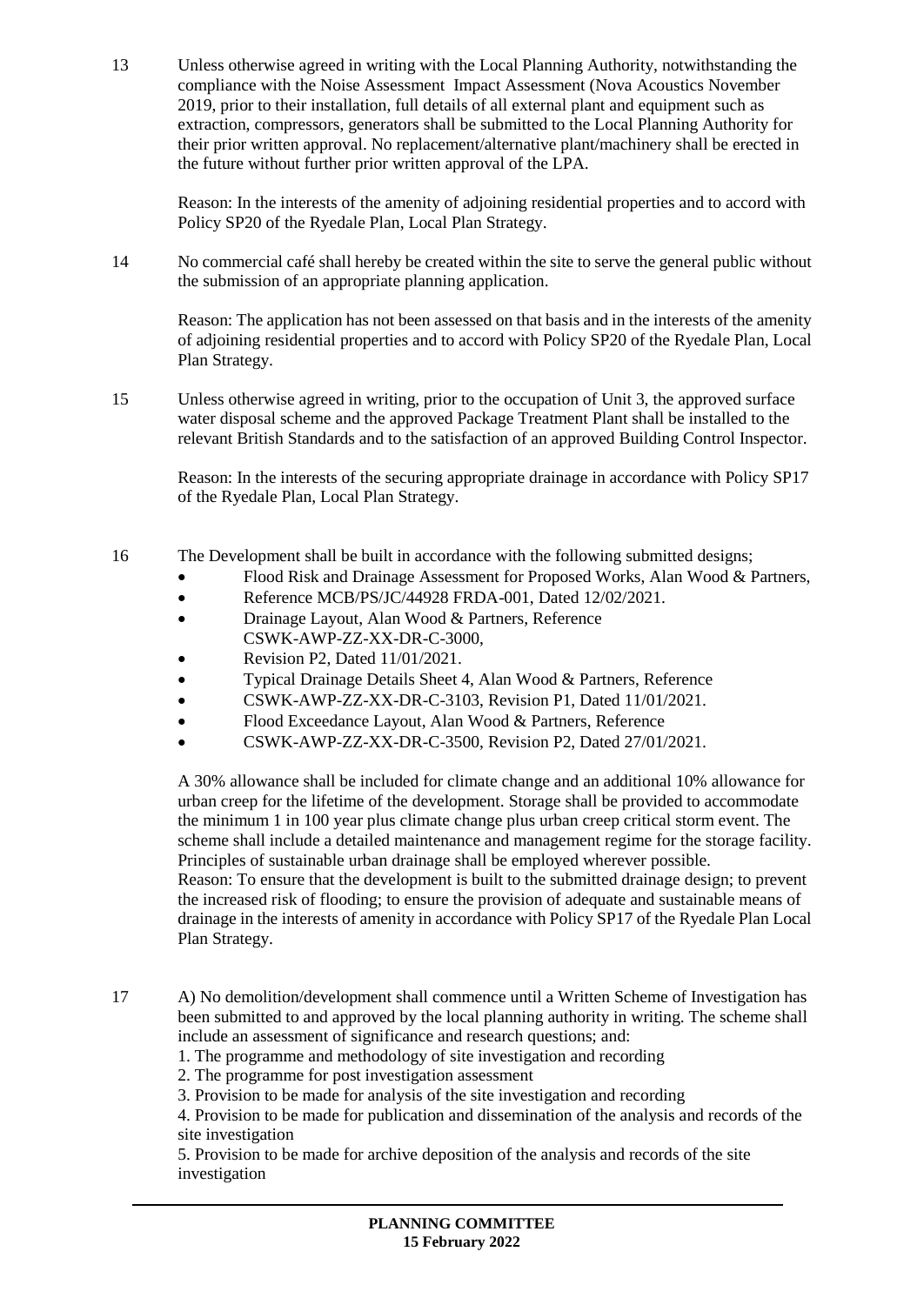6. Nomination of a competent person or persons/organisation to undertake the works set out within the Written Scheme of Investigation.

B) No demolition/development shall take place other than in accordance with the Written Scheme of Investigation approved under condition (A).

C) The development shall not be occupied until the site investigation and post investigation assessment has been completed in accordance with the programme set out in the Written Scheme of Investigation approved under condition (A) and the provision made for analysis, publication and dissemination of results and archive deposition has been secured. Reason: This condition is imposed in accordance with Section 16 of the NPPF (paragraph

199) and SP12 of the Ryedale Plan, Local Plan Strategy as the site is of archaeological significance.

18 The crossing of the highway verge and/or footway must be constructed in accordance with the approved details and/or Standard Detail number E50 Rev A for the construction cross-section and with the addition of 6m radius kerbs and the following requirements.

- Any gates or barriers must be erected a minimum distance of 5 metres back from the carriageway of the existing highway and must not be able to swing over the existing or proposed highway.
- The final surfacing of any private access within 5 metres of the public highway must not contain any loose material that is capable of being drawn on to the existing or proposed public highway.

All works must accord with the approved details.

Reason:To ensure a satisfactory means of access to the site from the public highway in the interests of highway safety and the convenience of all highway user in accordance with Policy SP20 of the Ryedale Plan, Local Plan Strategy

MHi-C New and altered Private Access or Verge Crossing -(MHC-03)

Notwithstanding any valid planning permission for works to amend the existing highway, you are advised that a separate licence will be required from North Yorkshire County Council as the Local Highway Authority in order to allow any works in the existing public highway to be carried out. The 'Specification for Housing and Industrial Estate Roads and Private Street Works' published by North Yorkshire County Council as the Local Highway Authority, is available to download from the County Council's web site: https://www.northyorks.gov.uk/sites/default/files/fileroot/Transport%20and%20streets/Road

s%2C%20highways%20and%20pavements/Specification\_for\_housing\_\_\_ind\_est\_roads\_\_ \_street\_works\_2nd\_edi.pdf .

The Local Highway Authority will also be pleased to provide the detailed constructional specifications referred to in this condition.

19 No development for any phase of the development must commence until a Construction Management Plan for that phase has been submitted to and approved in writing by the Local Planning Authority. Construction of the permitted development must be undertaken in accordance with the approved Construction Management Plan.

The Plan must include, but not be limited, to arrangements for the following in respect of each phase of the works:

1. details of any temporary construction access to the site including measures for removal following completion of construction works;

2. wheel and chassis underside washing facilities on site to ensure that mud and debris is not spread onto the adjacent public highway;

3. the parking of contractors' site operatives and visitor's vehicles;

4. areas for storage of plant and materials used in constructing the development clear of the highway;

5. measures to manage the delivery of materials and plant to the site including routing and timing of deliveries and loading and unloading areas;

6. details of the routes to be used by HGV construction traffic and highway condition surveys on these routes;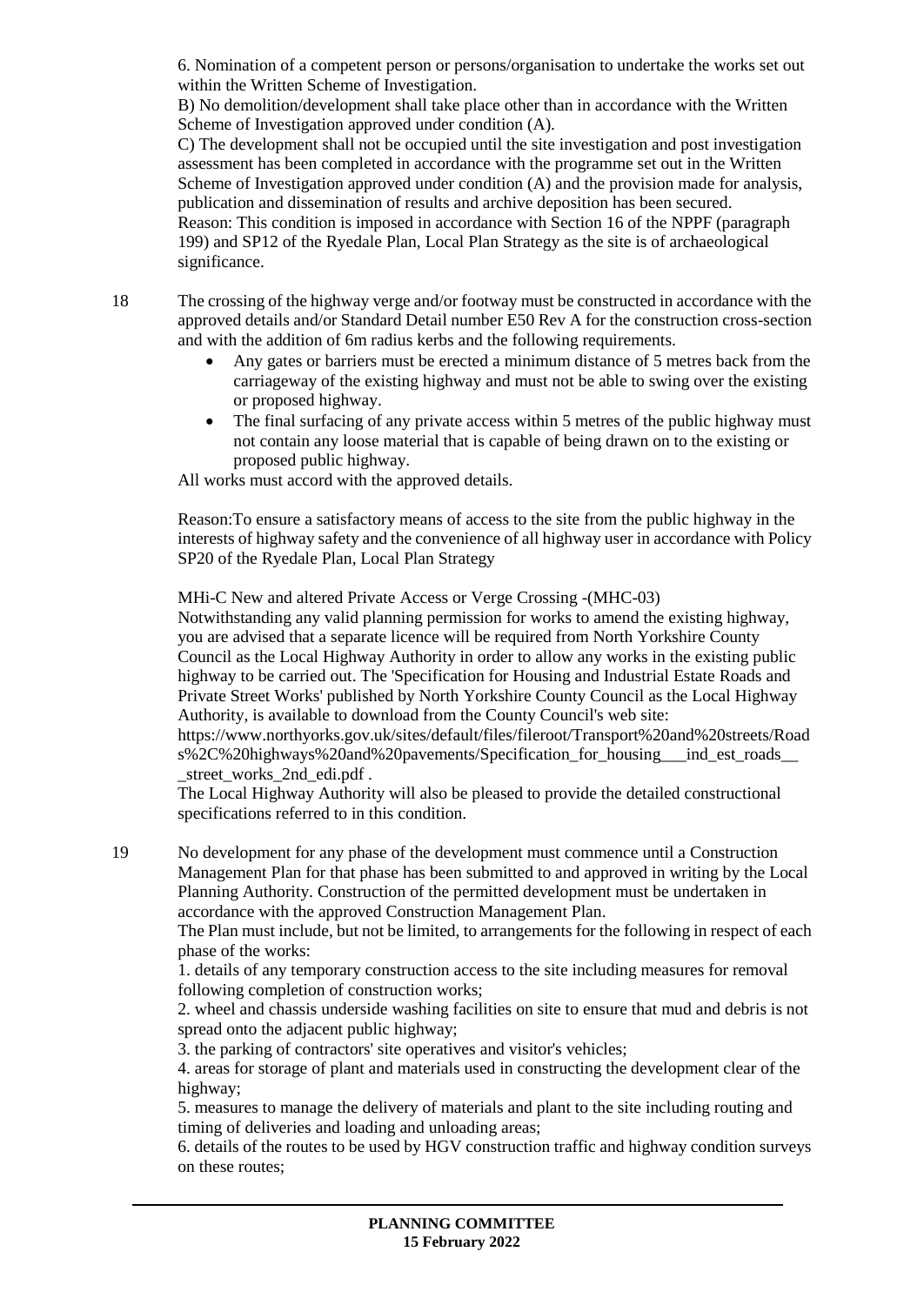7. protection of carriageway and footway users at all times during demolition and construction;

8. protection of contractors working adjacent to the highway;

9. details of site working hours;

10. erection and maintenance of hoardings including decorative displays, security fencing and scaffolding on/over the footway & carriageway and facilities for public viewing where appropriate;

11. means of minimising dust emissions arising from construction activities on the site, including details of all dust suppression measures and the methods to monitor emissions of dust arising from the development;

12. measures to control and monitor construction noise;

13. an undertaking that there must be no burning of materials on site at any time during construction;

14. removal of materials from site including a scheme for recycling/disposing of waste resulting

from demolition and construction works;

15. details of the measures to be taken for the protection of trees;

16. details of external lighting equipment;

17. details of ditches to be piped during the construction phases;

18. Contact details for the responsible person (site manager/office) who can be contacted in the event of any issue.

Reason: In the interest of public safety and amenity in accordance with Policy SP20 of the Ryedale Plan, Local Plan Strategy.

20 In the event that contamination is found at any time when carrying out the approved development, that was not previously identified, it must be reported immediately to the local planning authority, and work must cease until an appropriate investigation and risk assessment must be undertaken. Where remediation is necessary, a remediation scheme must be prepared by competent persons and submitted to the local planning authority for approval. Following completion of measures identified in the approved remediation scheme, a verification report that demonstrates the effectiveness of the remediation carried out must be submitted to and approved in writing by the local planning authority.

Reason: To ensure that risks from land contamination to the future users of the land and neighbouring land are minimised, together with those to controlled waters, property and ecological systems, and to ensure that the development can be carried out safely without unacceptable risks to workers, neighbours and other receptors in accordance with Policy SP20 of the Ryedale Plan, Local Plan Strategy.

21 Unless otherwise agreed in writing with the Local Planning Authority, the works hereby approved shall be undertaken in accordance with the following recommendations set out in the Preliminary Ecological Appraisal (Wold Ecology December 2020)

8.2.5.1 Method for felling the oak tree identified in paragraph 8.2.3.5

8.2.5.2-8.2.5.4 Installation of 2 bat tubes or boxes

8.4.5.2 Timing of vegetation clearance

8.4.5.3 Installation of sparrow and Swift boxes

Reason: In the interests of biodiversity in accordance with Policy SP14 Biodiversity of the Ryedale Plan, Local Plan Strategy.